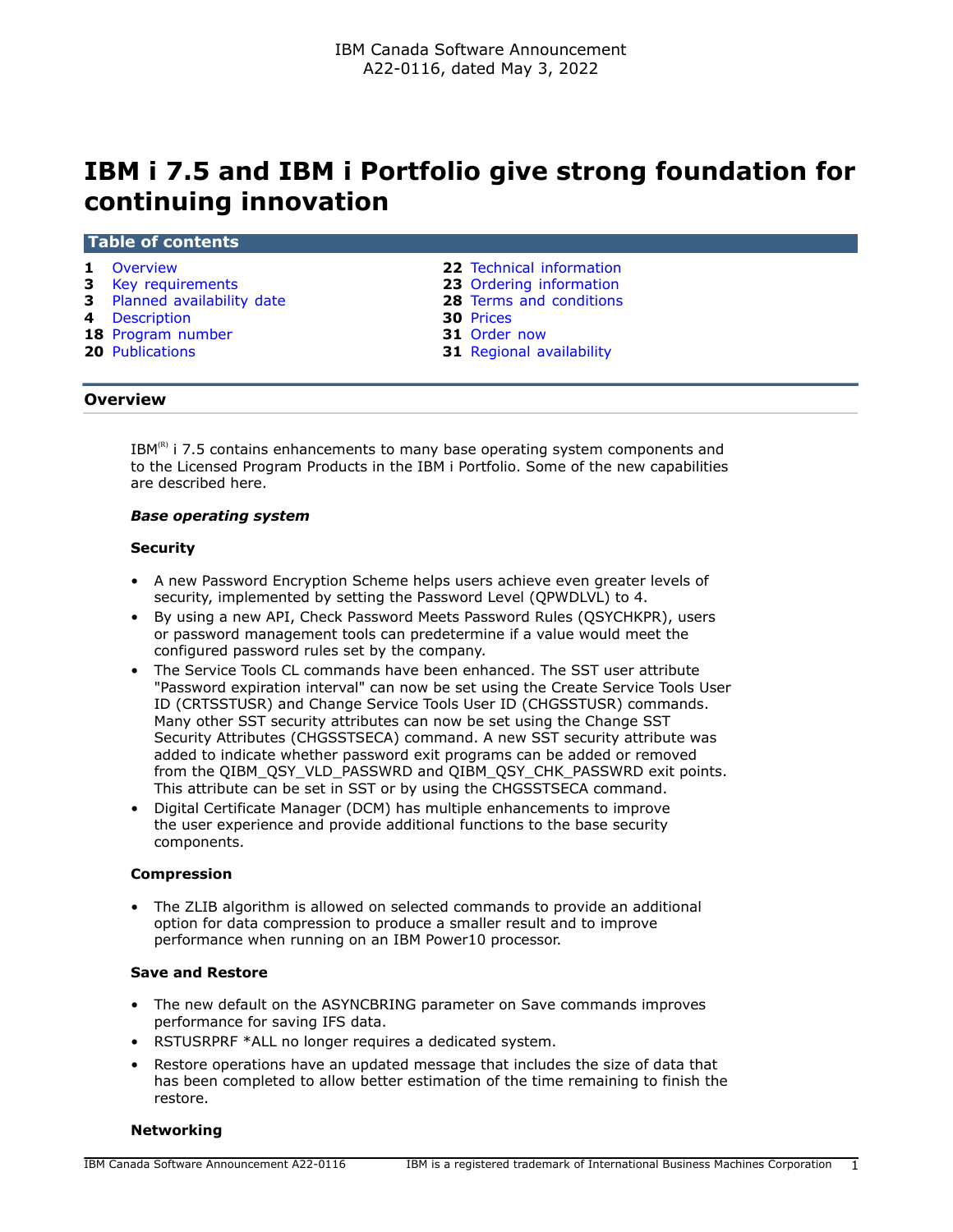- SNMP attributes can be configured to allow only SNMPv3 in some environments and to restrict information being returned by SNMPv3 to provide a higher level of security.
- TCP Selective Acknowledgment (SACK) support on IBM i streamlines the retransmission of data when there is packet loss in the network.
- The password policy capabilities of IBM Tivoli<sup>(R)</sup> Directory Server for i can be extended to enforce rules for advanced password syntax checking in addition to the standard default rules.
- IBM i DNS upgrades to a newer BIND release.
- The FTP client can be configured to allow a FTP user to accept a server certificate that is not signed by a trusted certificate authority. The FTP server logon exit point allows the IPV4 address to be specified for IPV4 passive data connection reply.
- SMTP allows users to configure a different retention time for successfully and unsuccessfully sent emails, configure a different sender address, and allow autoforward emails.

# **Application development**

- With IBM i 7.5, some significant changes are made to the Integrated Web Services Rest API engine, including increasing the number of parameters to 248 and updating capabilities of the IWS logging to include Access Client Solutions logging capabilities.
- To better serve client-based development tools, the create and update commands for program and service program objects can provide command completion information in an events file. That information can be interrogated to provide command completion status.
- To support many new markets for IBM i, the range of CCSIDs has been increased.
- The Call (CALL) and Call Bound Procedure (CALLPRC) commands now allow expressions to be passed as parameters and allow you to specify type and length for each parameter.
- New ILE C/C++ built-in functions for atomic memory access are added in this release. In a program with multiple threads, you can use these functions to atomically and safely modify data in one thread without interference from another thread.

# **System administration**

- Clients can now change the scope of 2-digit year date ranges. The QIBM\_QBASEYEAR environment variable enables clients to shift the base year from 1940 to 1970.
- IBM i 7.5 supports a maximum of 48 processors per partition in SMT8 mode and therefore a maximum of 384 threads on servers with Power10 or IBM Power9 technology.
- Service Tools can now display detailed information about individual NVMe devices on the system.
- New enhancements have been added to the Job Scheduler commands and display.
- Several hardware and software enhancements have been made in IBM i 7.5 Performance Tools.
- IBM Navigator for i offers additional tasks and features to provide administrators with more information than previous versions.
- Several hardware and software enhancements have been added to the Integrated File System (IFS), including a new layer of security for IBM i NetServer, new exit points, and more resilient file sharing options.
- It takes less time to perform Cluster Resource Group (CRG) switchover for selected configurations.
- System administrators can use Service Tools to display and make better informed decisions about NVMe devices with more detailed information about the individual devices.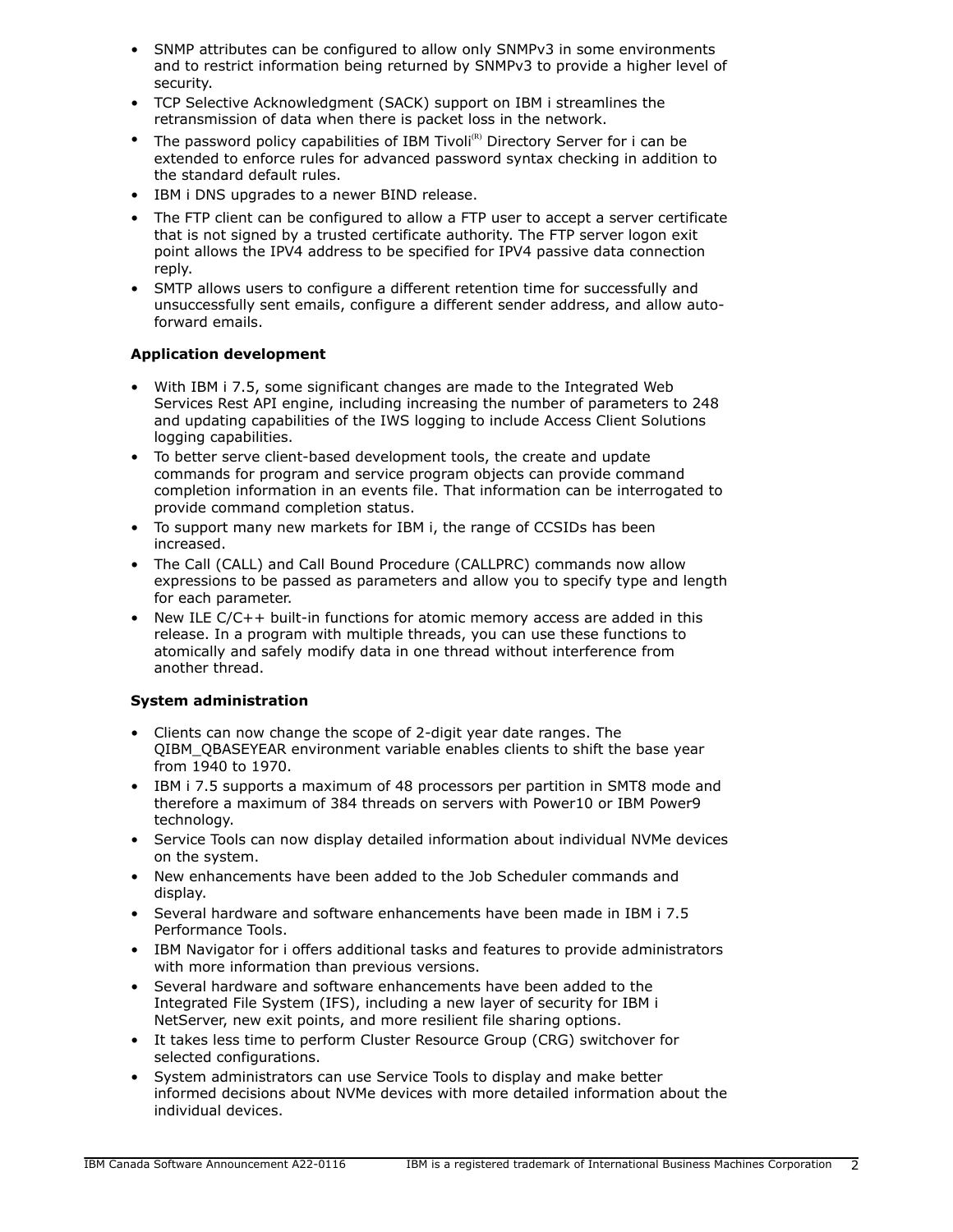• To set the console configuration and debug console problems on a server that is not managed by a Hardware Management Console (HMC) or other management interface, the operator panel must be used. The number of operator panel functions to get to the console service functions has been reduced.

# *Db2<sup>(R)</sup>* for *i*

- Db2 for i provides additional functions for HTTP requests to publish or consume web services.
- Db2 for i is providing more advanced, easy-to-use tooling for the database engineer (DBE).
- IBM i Services, the strategic method for gaining access to IBM i objects, system information, and much more is expanding to provide useful SQL-based alternatives to IBM i commands and APIs.
- Db2 for i increases the number of working examples and tools in the SYSTOOLS schema.

# *Open Source for IBM i*

• In response to community requests, IBM is restating the various options available for application serving on IBM i. Many of these have support available from IBM Technical Support Services.

# *LPPs*

- In IBM Rational<sup>(R)</sup> Development Studio, RPG IV is responding to requirements from the development community and offering some new message-handling operations.
- The IBM i Access Client Solutions (ACS) interface is updated and enhanced with three major updates to the core ACS product: Group Views, Customize the GUI content, and a Run SQL Scripts tab capability.
- IBM PowerHA<sup>(R)</sup> SystemMirror<sup>(R)</sup> for i 7.5 brings a new set of enhancements centred around simplification, reporting, and performance.
- The Backup, Recovery, and Media Services (BRMS) for i product has numerous enhancements across many areas of the product, adding or updating command defaults and providing new capabilities through SQL Services and new APIs.
- IBM Db2 Mirror for i at 7.5 fulfills the commitment of running in a mixed OS release environment.
- IBM Content Manager OnDemand for i (CMOD) has improved programmer productivity by adding and enhancing capabilities such as commands, creation of .pdf files, and better integration with other IBM i tools.

# <span id="page-2-0"></span>**Key requirements**

IBM i 7.5 is supported on selected IBM Power ${}^{(R)}$  servers with Power9 and Power10 technology-based processors.

Clients using servers with earlier processors need to move to newer systems to take advantage of the features in IBM i 7.5.

For up-to-date information about all types of code levels needed for support of a particular feature, see the [IBM Prerequisites](https://www.ibm.com/support/customercare/iprt/home) website.

See the [Technical Information](#page-21-0) section for specific hardware and software prerequisites.

# <span id="page-2-1"></span>**Planned availability date**

• May 10, 2022, except for e-config support for PowerHA SystemMirror for i 7.5 (5770-HAS) and PowerHA's Geographic Mirroring Compression enhancement.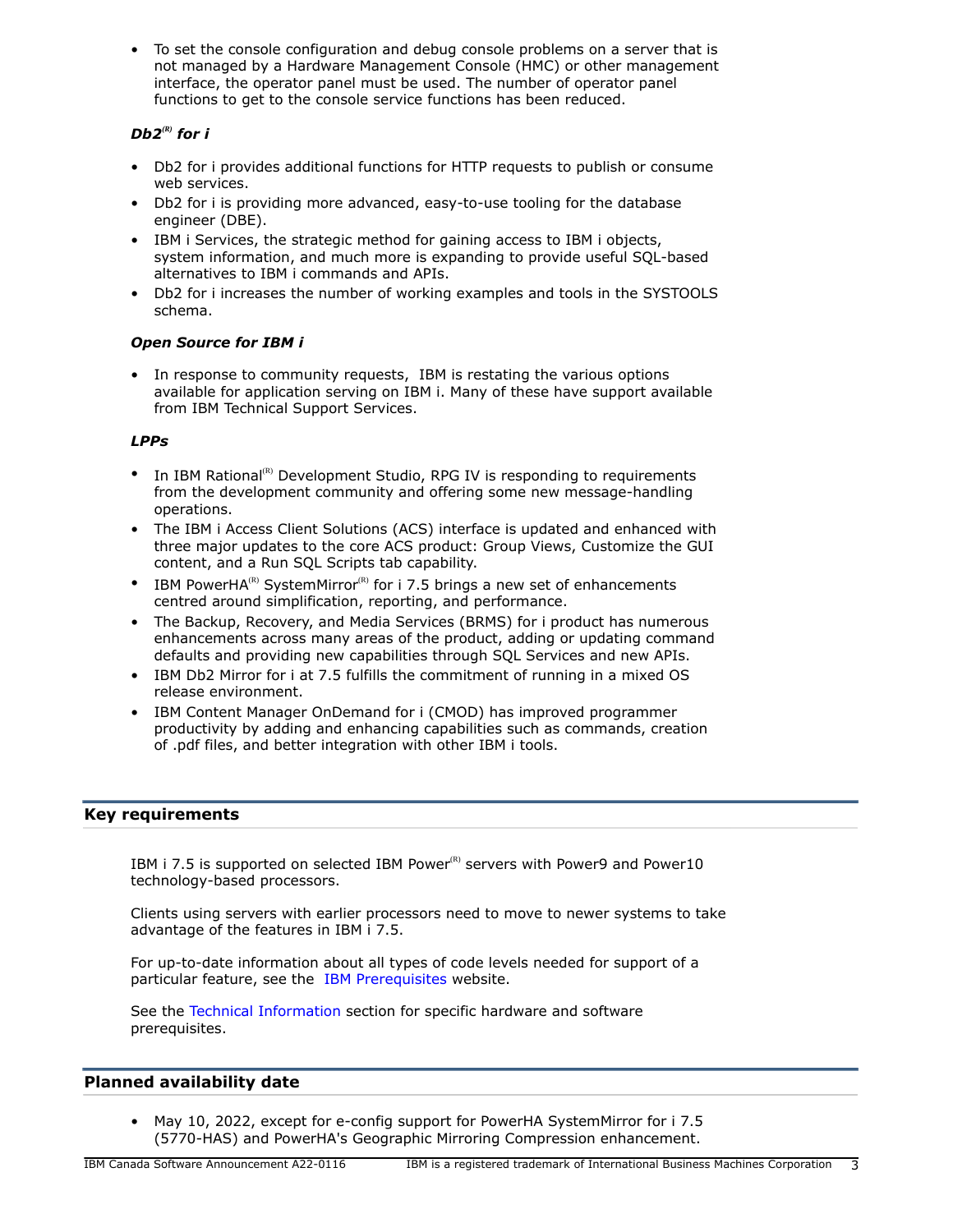PowerHA SystemMirror for i 7.5 can be downloaded from the [Entitled System](https://www.ibm.com/servers/eserver/ess/index.wss) [Support](https://www.ibm.com/servers/eserver/ess/index.wss) on May 10, 2022.

• June 28, 2022, e-config support for PowerHA SystemMirror for i 7.5 (5770-HAS) and PowerHA's Geographic Mirroring Compression enhancement.

Availability within a country is subject to local legal requirements.

# <span id="page-3-0"></span>**Description**

The *i* in *IBM i* stands for integration of the many components in the suite. Updates have been made to all aspects of the portfolio in this announcement, including the operating system and Licensed Program Products.

For technical details for IBM i enhancements delivered with IBM i 7.5, see the [IBM i](https://www.ibm.com/support/pages/node/1119129) [Technology Updates](https://www.ibm.com/support/pages/node/1119129) wiki.

To make it easy to find IBM i 7.5 base release enhancements, see the aggregated list of enhancements on the [IBM i 7.5](https://www.ibm.com/support/pages/ibm-i-75-base-enhancements) wiki landing page.

### *Base operating system*

The term *IBM i* encompasses a suite of products, including the base operating system. This section highlights the enhancements to the base operating system.

### **Security**

### *Password enhancements*

- A new password encryption scheme assists clients in achieving even greater levels of security. This new scheme is activated by setting the system value Password Level QPWDLVL to 4 or the System Service Tools (SST) password level to 3. The new password levels use Password-based Key Derivation Function 2 (PBKDF2) with HMAC SHA512 (SHA-2 512 bit) encryption for the scheme. For more information, see the [Planning password level changes](https://www.ibm.com/docs/en/i/7.5?topic=security-planning-password-level-changes) topic in IBM Documentation.
- The new Check Password Meets Password Rules (QSYCHKPR) API checks if the password specified in the password information meets the password rules for the system on which this API is run. The password rules are composed of system values QPWDRQDDIF and either QPWDRULES or all the following: QPWDMINLEN, QPWDMAXLEN, QPWDLMTAJC, QPWDLMTCHR, QPWDLMTREP, and QPWDRQDDGT. System values QPWDPOSDIF and QPWDRULES \*LMTSAMPOS are not enforced because there isn't a current password to use for a comparison. This API checks only the password; it does not actually change the user's password. For more information, see the [QSYCHKPR API description](https://www.ibm.com/docs/en/i/7.5?topic=ssw_ibm_i_75/apis/qsychkpr.htm) in IBM Documentation.

### *Service tools enhancements*

Enhancements have been made to those SST commands used for user ID management and configuration:

- The "Password expiration interval" attribute was added to the Create Service Tools User ID (CRTSSTUSR), Change Service Tools User ID (CHGSSTUSR), and Display Service Tools User ID (DSPSSTUSR). This attribute allows the password expiration interval for an SST user to be set to a different value than the SST password expiration interval security attribute.
- The following SST attributes were added to the Change SST Security Attributes (CHGSSTSECA) and Display SST Security Attributes (DSPSSTSECA) commands:
	- Duplicate password control
	- Allow add of digital certificates
	- Allow service tools user ID with default and expired password to change its own password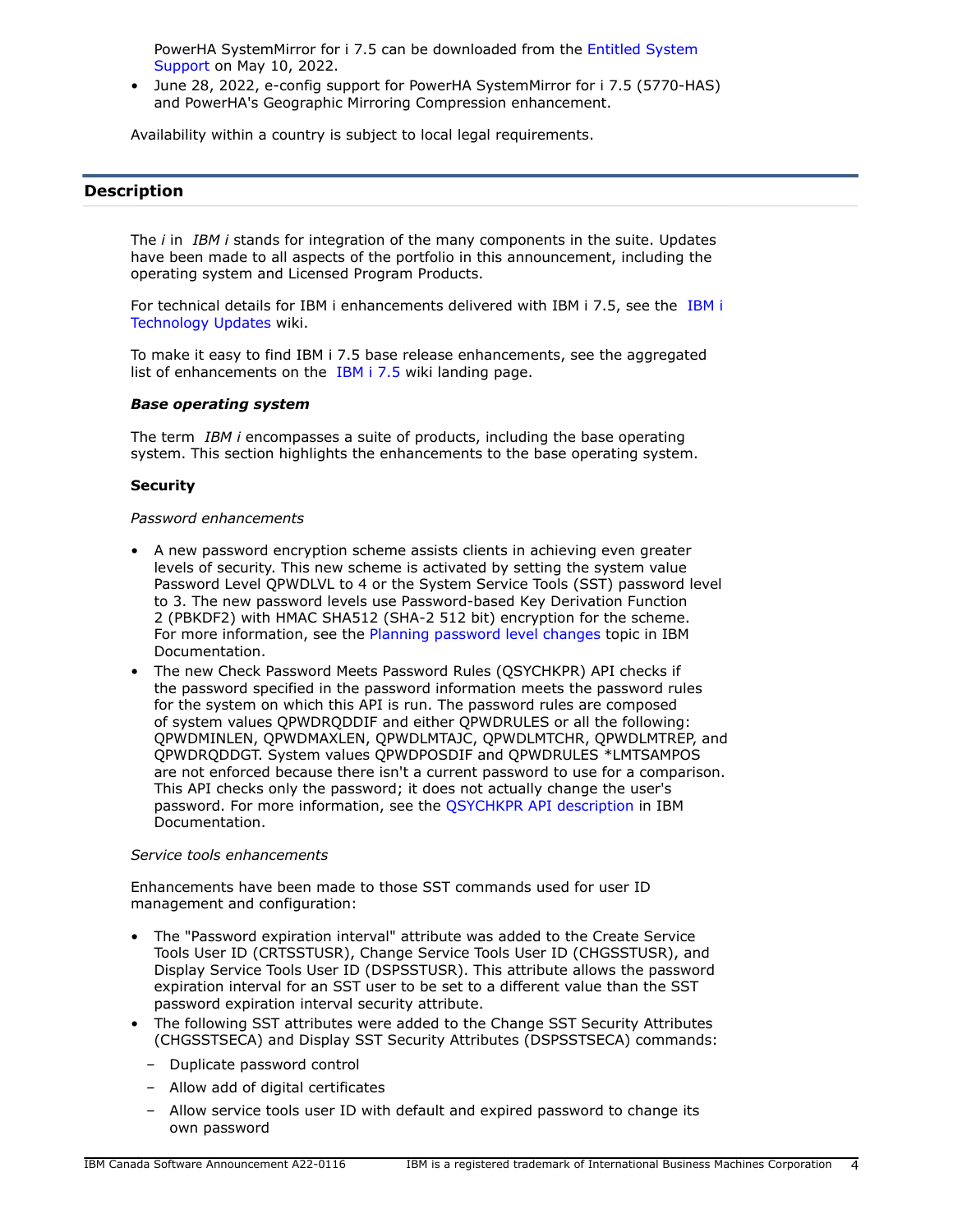- Maximum sign-on attempts
- Password expiration interval
- Allow add and remove of password exit programs (new)
- The remaining attributes continue to be managed in SST. The new SST attribute "Allow add and remove of password exit programs" controls whether new exit programs are allowed to be added to, or existing exit programs are allowed to be removed from, the QIBM\_QSY\_VLD\_PASSWRD and QIBM\_QSY\_CHK\_PASSWRD exit points.

For more information, see the [CHGSSTSECA command description](https://www.ibm.com/docs/en/i/7.5?topic=ssw_ibm_i_75/cl/chgsstseca.htm) and [CHGSSTUSR](https://www.ibm.com/docs/en/i/7.5?topic=ssw_ibm_i_75/cl/chgsstusr.htm) [command description](https://www.ibm.com/docs/en/i/7.5?topic=ssw_ibm_i_75/cl/chgsstusr.htm) in IBM Documentation.

# *Digital Certificate Manager*

Digital Certificate Manager (DCM) has multiple enhancements to improve the user experience and provide additional functions to the base security components.

- Full replace of the UI for object signing, providing new functions:
	- Support for object signing store, applications, and actions related to signing objects
	- Support for the signature verification store and actions related to verifying signatures
- Browse and select buttons have been added to multiple panels, eliminating the need to manually type IFS paths and file names. Examples include:
	- Browse and select certificate from local file system for import
	- Browse and select certificate from an IFS path for import
	- Browse and select from a local file system for export
	- Browse and select an IFS path for export
	- Browse and select a KDB file when opening a certificate store
	- Browse and select files for object signing support
- To better manage the certificate objects residing in the Upload and Download directory used for import and export functionality:
	- Items in the Upload directory
	- Items in the Download directory
- Provide the ability to remove the default certificate assignment for the \*SYSTEM certificate store.
- Added current industry Root and Intermediate CA certificates from well-known certificate providers for the Populate Certificate Store functionality.

For more information about DCM, see the [Digital Certificate Manager](https://www.ibm.com/docs/en/i/7.5?topic=security-digital-certificate-manager) topic in IBM Documentation.

# *Compression*

# **ZLIB algorithm**

The ZLIB algorithm provides an additional option for data compression. Test results show it is often faster than previously available algorithms and generally produces a smaller result, though actual results will vary, depending on the compressibility of the data. The new algorithm automatically uses the on-chip Nest Accelerator (NX) GZIP when running in Power10 compatibility mode on a Power10 processor and is therefore faster and less CPU-intensive than previously available compression options.

The ZLIB option has been implemented for these use cases:

- Save commands and APIs for Save Files and Optical, including Virtual Optical, that have the data compression parameter
- CPRDATA MI instruction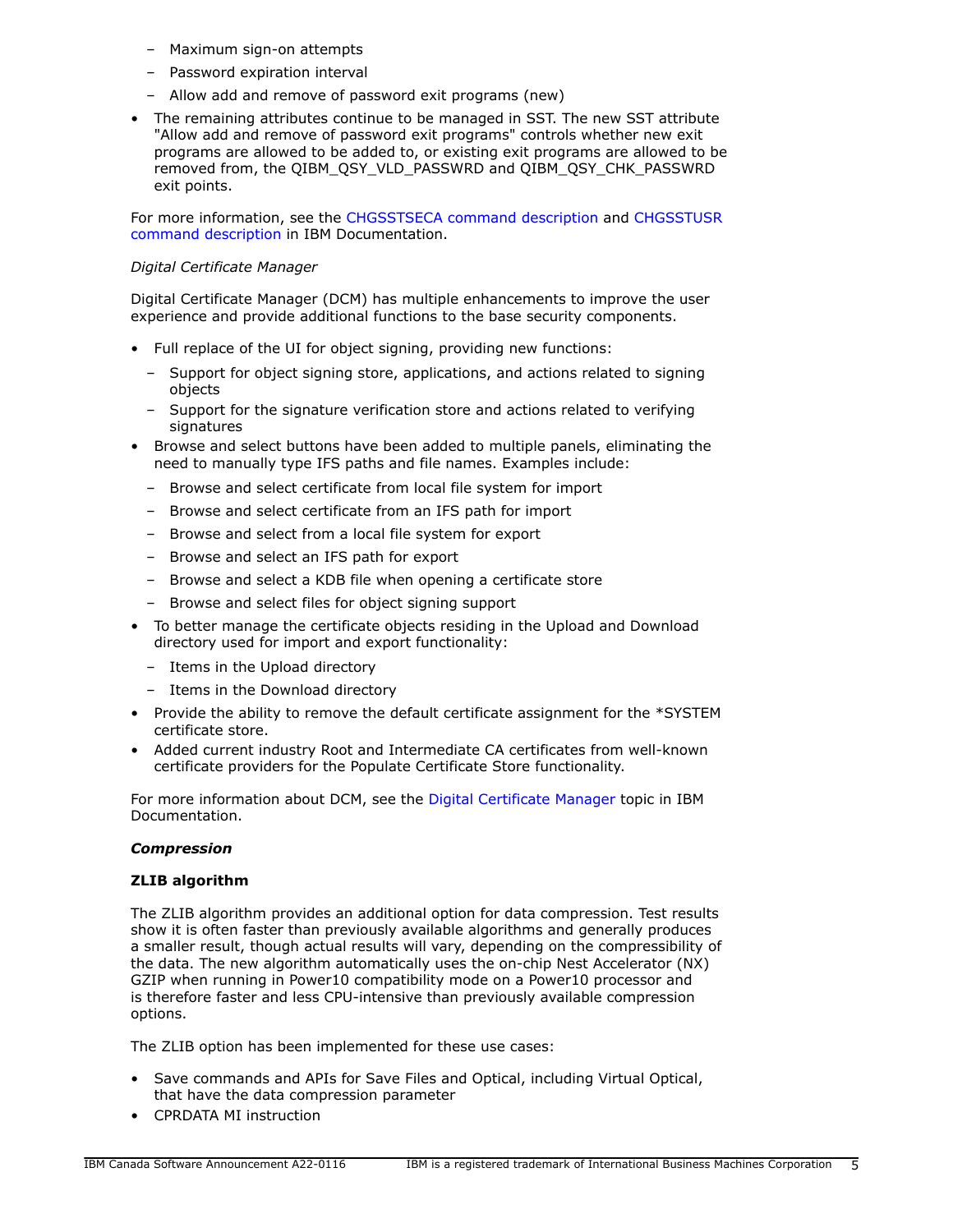• Geographic Mirroring synchronisation

See the following topics in IBM Documentation for more information:

- [CL Command Finder](https://www.ibm.com/docs/en/i/7.5?topic=language-cl-command-finder) to search for Save commands
- [API Finder](https://www.ibm.com/docs/en/i/7.5?topic=interfaces-api-finder) to search for Save APIs
- [Compress Data](https://www.ibm.com/docs/en/i/7.5?topic=instructions-compress-data-cprdata) (CPRDATA)
- [Start Disk Management Operation](https://www.ibm.com/docs/en/i/7.5?topic=ssw_ibm_i_75/apis/qyassdmo.htm) (QYASSDMO) API
- [Open List of ASPs](https://www.ibm.com/docs/en/i/7.5?topic=ssw_ibm_i_75/apis/qyaspol.htm) (QYASPOL) API
- [Materialize Resource Management Data](https://www.ibm.com/docs/en/i/7.5?topic=instructions-materialize-resource-management-data-matrmd) (MATRMD)

### *Save and Restore*

### **New default value for ASYNCBRING parameter**

The new default value for the ASYNCBRING parameter on the Save Object (SAV) command and the QsrSave API provides the same or better performance for saving IFS data. Objects are brought into memory asynchronously during IFS save processing, potentially improving the performance of the save operation. The GO SAVE menu options automatically inherit this new default. For more information, see the [SAV](https://www.ibm.com/docs/en/i/7.5?topic=ssw_ibm_i_75/cl/sav.htm) and [QsrSave](https://www.ibm.com/docs/en/i/7.5?topic=ssw_ibm_i_75/apis/QsrSave.htm) topics in IBM Documentation.

### **RSTUSRPRF USRPRF(\*ALL)**

RSTUSRPRF USRPRF(\*ALL) no longer requires a dedicated system. Specifying \*ALL for the User profile (USRPRF) parameter on the Restore User Profiles (RSUSRPRF) command no longer requires that all other subsystems on the system be ended. For more information, see the [RSTUSRPF](https://www.ibm.com/docs/en/i/7.5?topic=ssw_ibm_i_75/cl/rstusrprf.htm) topic in IBM Documentation.

### **Progress message for IFS restore**

The progress message displayed during an IFS restore now includes the size of objects that have completed. For those who know the size of the data that needs to be restored, this will help to estimate the time remaining.

### *Networking*

### **SNMPv3 security enhancements**

SNMP attributes can be configured to allow only SNMPv3 for the SNMP agent, the local trap manager, and the SNMP manager APIs. An SNMPv3 driver is available for network-attached printers. In addition, it is now possible to restrict information being returned by SNMPv3 by defining View-based Access Control Model (VACM) rules. Additional SHA-2 authentication types for SHA-256 and SHA-512 are new options when configuring SNMPv3 users.

See the following new and changed commands in IBM Documentation for more information:

- [ADDVACSNMP](https://www.ibm.com/docs/api/v1/content/ssw_ibm_i_75/cl/addvacsnmp.htm)
- [CHGVACSNMP](https://www.ibm.com/docs/api/v1/content/ssw_ibm_i_75/cl/chgvacsnmp.htm)
- [RMVVACSNMP](https://www.ibm.com/docs/api/v1/content/ssw_ibm_i_75/cl/rmvvacsnmp.htm)
- [ADDUSRSNMP](https://www.ibm.com/docs/api/v1/content/ssw_ibm_i_75/cl/addusrsnmp.htm)
- **[CFGTCPSNMP](https://www.ibm.com/docs/api/v1/content/ssw_ibm_i_75/cl/cfgtcpsnmp.htm)**
- [CHGDEVPRT](https://www.ibm.com/docs/api/v1/content/ssw_ibm_i_75/cl/chgdevprt.htm)
- **[CHGSNMPA](https://www.ibm.com/docs/api/v1/content/ssw_ibm_i_75/cl/chgsnmpa.htm)**
- **[CHGUSRSNMP](https://www.ibm.com/docs/api/v1/content/ssw_ibm_i_75/cl/chgusrsnmp.htm)**
- [CRTDEVPRT](https://www.ibm.com/docs/api/v1/content/ssw_ibm_i_75/cl/crtdevprt.htm)

# **TCP Selective Acknowledgment (SACK) support**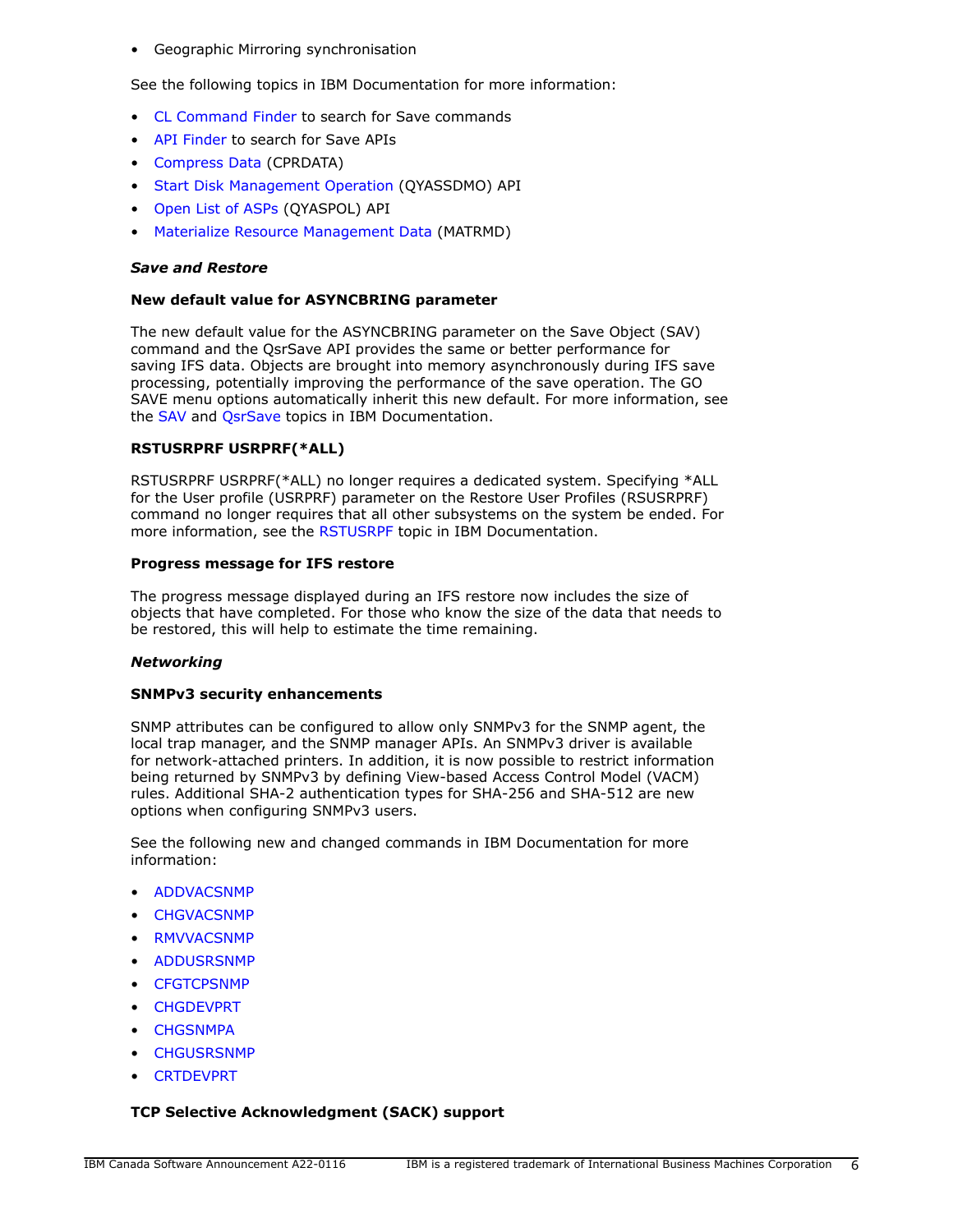When transmitting data segments, TCP will acknowledge segments that have been received. When a segment is missing between received segments, only the newest contiguous data segment is acknowledged; therefore, noncontiguous segments received must be retransmitted in addition to the missing segment.

In this release, TCP Selective Acknowledgment (SACK) support on IBM i is added. TCP SACK enables the TCP stack to handle lost packets and selectively acknowledge the data segments that have been received so that only the missing data segments need to be retransmitted by the sender. SACK is enabled by default for the TCP network layer.

# **IBM Tivoli Directory Server for i (LDAP)**

The password policy capabilities of IBM Tivoli Directory Server for i can be extended to enforce rules for advanced password syntax checking in addition to the standard default rules. Password complexity rules help to strengthen the security of authentication mechanisms. See "Setting advanced password policy" in IBM Documentation for more information.

# **DNS**

IBM i DNS upgrades to a newer BIND release. The \*PUBLIC authorities on the directories /QOpenSys/QIBM/ProdData/OS400/DNS, /QOpenSys/QIBM/UserData/ OS400/DNS, and /QIBM/UserData/OS400/DNS are changed to \*EXCLUDE in this release.

# **FTP**

The FTP client can be configured to allow FTP users to accept the server certificate that is not signed by a trusted certificate authority when building secure connections with the remote server. This function is disabled to all FTP users by default. FTP server logon exit point QIBM\_QTMF\_SVR\_LOGON format TCPL0200 and TCPL0300 allow the IPV4 address to be specified for IPV4 passive data connection reply. See IBM Documentation for more information.

# **SMTP**

The KEEPUNTIL parameter in CL command CHGSMTPA is split to two fields so that successful and unsuccessful email retention time can be configured with different values. New parameters FORWARDING and ORIGINATOR are added to CL command ADDUSRSMTP and CHGUSRSMTP. If the FORWARDING parameter was specified for a current local SMTP user, then mail going to the current local SMTP user will be automatically forwarded to the new address as specified. If the ORIGINATOR parameter was specified for a current local SMTP user, then the "From:" field in the MIME file sent by the current local SMTP user will be displayed as specified. If the current user profile differs from the ORIGINATOR, then the "Sender:" field in the MIME file will be displayed as the current user profile.

# *Application development*

# **Integrated Web Services (IWS)**

The industry has seen significant change in the Rest API landscape, and IBM is delivering some significant changes to the Rest API engine in IBM i. These are the key changes:

• Previously, the number of supported parameters on an API call was limited to 7. This forced developers to change their backend code to leverage data structures to pass more data. In this release, changes to the Call Services Program Procedure API (QARUCLSP) raise the limitation to 248 parameters. Existing IWS services will see no change and behave as they did previously. New services can now specify the increased number of parameters. Calling this API directly will require special attention to the format required for specifying the increased number of parameters. See [QZRUCLSP](https://www.ibm.com/docs/en/i/7.5?topic=ssw_ibm_i_75/apis/qzruclsp.htm) in IBM Documentation for more information.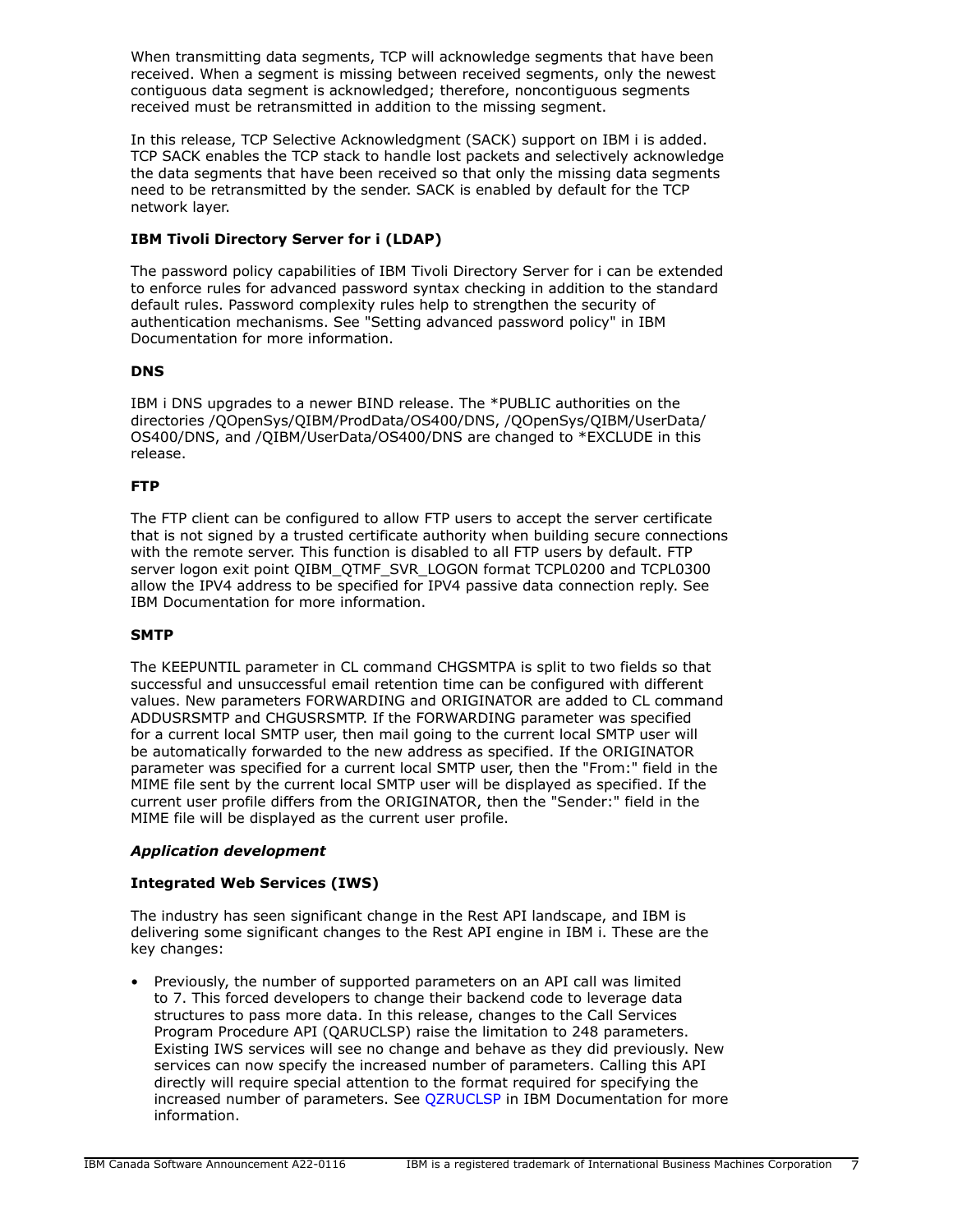- Prior to this release, IWS logging was limited to error-centric or debug-centric logging. In this release, updates to the logging support within IWS enable additional functions.
	- The data written to the logs can now be written in JSON format. This enables these logs to be easily consumed by many standard market log understanding tools such as Splunk or Elastic Stack.
	- Access logging can now track more information about usage of each Rest API, such as who is calling, from where they are calling, and what is being requested.
	- HTTP message logging takes two forms, both are captured in the access log:
		- -- HTTP Header Logging enables HTTP header attributes to be written to the access log.
		- -- HTTP Message Logging writes details about the request and what key items are being returned within the content of the message payload for each Rest API called.

# **OPTION(\*EVENTF) added to selected program commands**

The Create Program (CRTPGM), Create Service Program (CRTSRVPGM), Update Program (UPDPGM), and Update Service Program (UPDSRVPGM) commands have a new creation option that provides command completion information to an events file for use by client tooling. The events file can be monitored by the client tools, such as IBM Rational Developer for i (RDi), to provide integrated error feedback. See [Rational Developer for i Events Files](https://www.ibm.com/docs/en/rdfi/9.6.0?topic=reference-events-file-format) in IBM Documentation for more information.

# **Globalization**

Many updates and additions have been made to the portfolio of CCSIDs available in IBM i.

The IBM i CCSID conversion support moving dates to and from Unicode has been updated for data stored in EBCDIC CCSIDs 1377 (Traditional Chinese) and 1388 (Simplified Chinese). This new support reflects some new Unicode assignments for existing CCSID 1377 and 1388 characters. To preserve the current mapping, IBM provides two new CCSIDS. The new CCSIDS to use are:

- Use CCSID 13676 instead of 1388.
- Use CCSID 5473 instead of 1377.

CCSID 1379 provides additional support for Traditional Chinese, including some Simplified Chinese support.

CCSID 1210 adds limited support for UTF-EBCDIC. This is applicable only on the [iconv\\_open\(\)](https://www.ibm.com/docs/en/i/7.5?topic=ssw_ibm_i_75/apis/iconvopn.htm) and [QtqIconvOpen\(\)](https://www.ibm.com/docs/en/i/7.5?topic=ssw_ibm_i_75/apis/QTQICONV.htm) conversion APIs, which can enable legacy applications running on IBM i to process Unicode data containing variant characters without losing those characters.

For more information about these changes, see the [What's new for IBM i 7.5](https://www.ibm.com/docs/en/i/7.5?topic=globalization-whats-new-i-75) website, the [IBM i: Memo to Users](https://www.ibm.com/docs/en/i/7.5?topic=documentation-memo-users) wiki, and the [UTF-EBCDIC](https://www.ibm.com/docs/en/i/7.5?topic=unicode-utf-ebcdic) website.

# **Control language**

For a Call (CALL) command that is issued from a compiled ILE CL procedure, you can now specify expressions as parameters passed on the PARM parameters. For a Call (CALL) command that is issued from a compiled ILE CL procedure, is run interactively, or is submitted by a Submit Job (SBMJOB) command, type and length can be specified explicitly to tell how the parameters are passed to the called program. For a Call Bound Procedure (CALLPRC) command that is issued from a compiled ILE CL procedure, expressions can be specified as parameters passed on the PARM parameters, and type and length can be specified explicitly to tell how the parameters are passed to the called procedure. See IBM Documentation for more information.

# **ILE C/C++ compiler**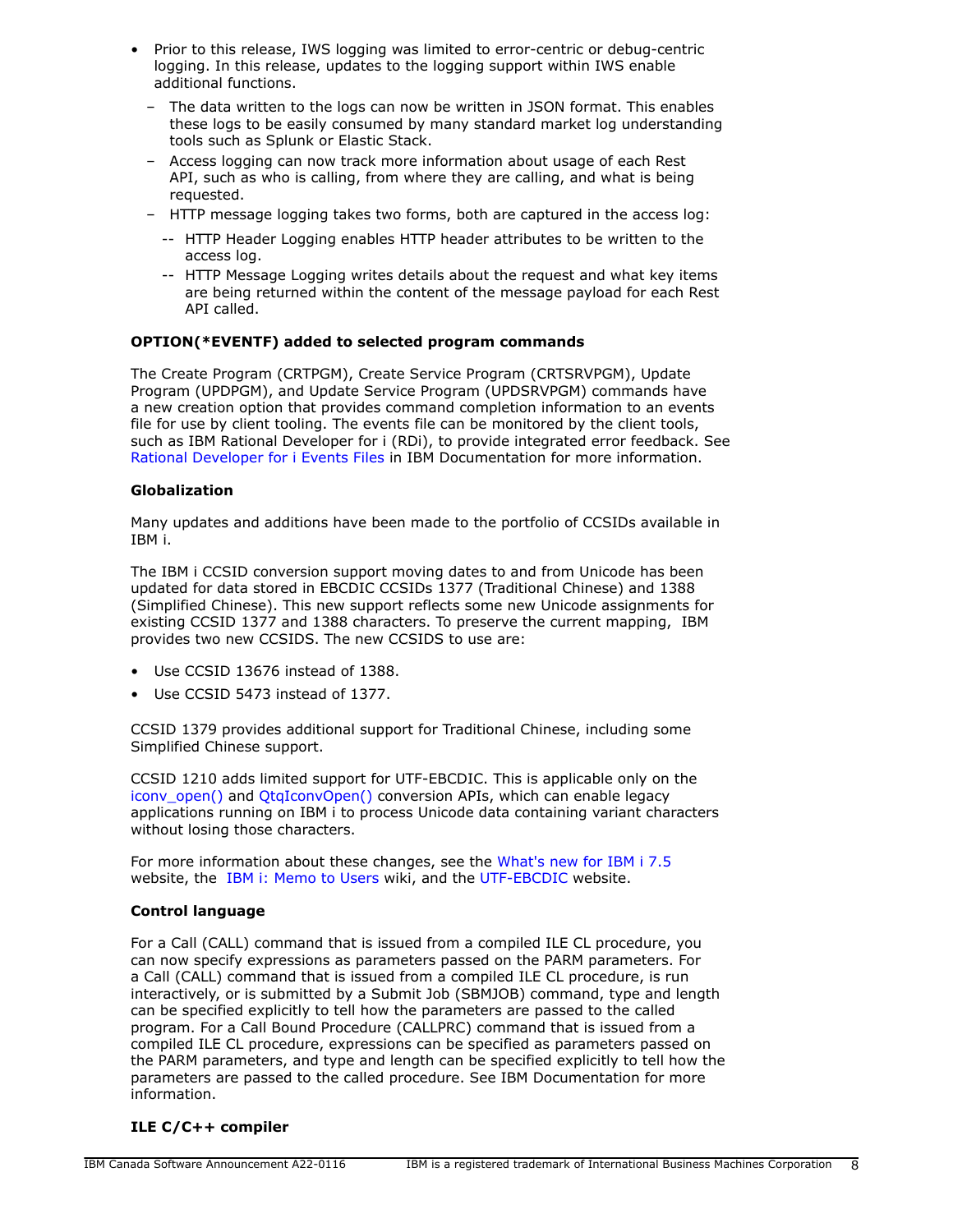New ILE C/C++ built-in functions for atomic memory access are added in this release. In a program with multiple threads, you can use these functions to atomically and safely modify data in one thread without interference from another thread. See IBM Documentation for more information.

### *System administration*

### **2-digit year date format**

The current supported date range for 2-digit year date formats is January 1, 1940 - December 31, 2039. When using a date format that includes only the last two digits of a year, the system assumes years 40 to 99 are 1940 - 1999, and years 00 to 39 are 2000 - 2039.

In IBM i 7.5, support has been added for a new base year of 1970, with a date range of January 1, 1970 - December 31, 2069. Therefore, dates entered in a command using a 2-digit year will now refer to the base year specified in the QIBM\_QBASEYEAR environment variable. The QIBM\_QBASEYEAR value can be set to 1940 or 1970. If the environment variable is not present, the current default of 1940 is used for the base year.

The new base year support is limited to commands that use a parameter of TYPE(\*DATE). Business applications that continue to use 2-digit date formats may need to be updated to use a date format with a 3-digit or 4-digit year before January 1, 2040.

**Note:** RPG and IBM Db2 for i are not being updated to adjust the date range. The recommendation is to move all dates in RPG and Db2 for i to a 4-digit year format.

### **Processor limits per partition**

IBM i 7.5 supports a maximum of 48 processors per partition in SMT8 mode and therefore a maximum of 384 threads on servers with Power10 or Power9 technology. However, with an IBM Lab Services engagement, an IBM i 7.5 partition can increase to a maximum of 240 processors and 1920 threads when using Power10 compatibility mode. This maximum IBM i partition reaches the maximum compute capacity available to a single partition on the largest enterprise server with Power10 technology. See [Maximum Capacities](https://www.ibm.com/docs/en/i/7.5?topic=availability-maximum-capacities) in IBM Documentation for more information.

# **NVMe health information in Service Tools**

Service Tools can now display detailed information about individual NVMe devices on the system. Information includes life remaining, spare capacity, the number of media errors, the firmware level, and many other fields of interest. See [Display](https://www.ibm.com/docs/en/i/7.5?topic=nvme-display-health) [NVMe health](https://www.ibm.com/docs/en/i/7.5?topic=nvme-display-health) in IBM Documentation for more information.

### **Simplified operator panel sequence for unmanaged servers**

For those who need to install the IBM i Operating System or debug console problems on a server that is not managed by an HMC or other management interface, the steps to access the console service functions are simplified. The number of operator panel functions in the sequence is reduced. Previously, it was necessary to use operator panel function 65, followed by function 21 to cycle through the service function options. Now only operator panel function 65 is needed, thereby saving the time of cycling through the operator panel to perform a function 21 to get to the next function. This improvement is for all generations of Power servers that are supported by IBM i 7.5. See [Using the console service functions](https://www.ibm.com/docs/en/i/7.5?topic=network-using-console-service-functions) in IBM Documentation for more information.

**Note:** For those clients who are familiar with the operator panel, carefully review the changes to the panel functions. In some cases, the streamlined functions will cause different behavior than in previous releases.

For additional information, see the [Memo to Users.](https://www.ibm.com/docs/en/i/7.5?topic=documentation-memo-users)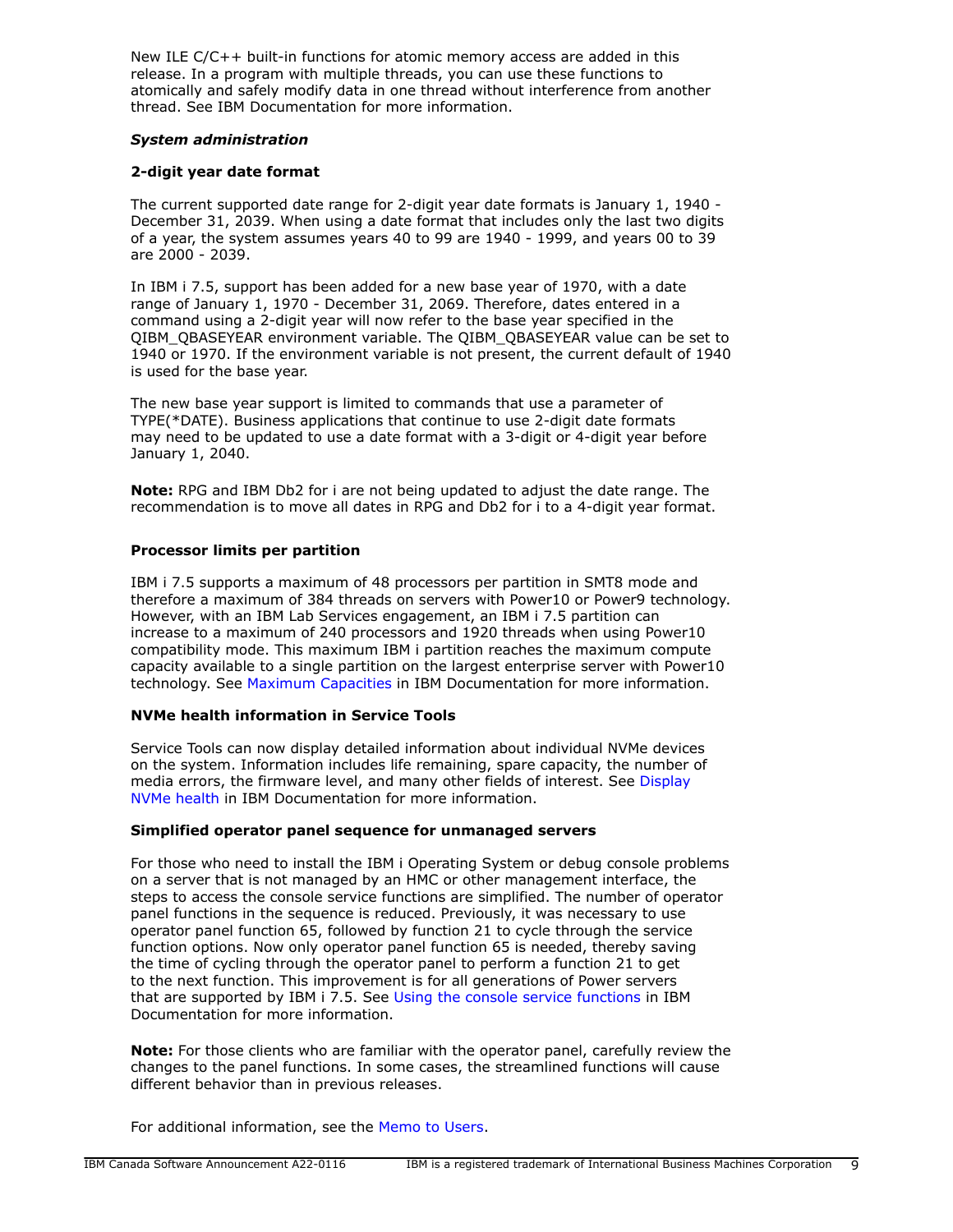# **IBM Job Scheduler**

The Job Scheduler has a new option to prevent the scheduler from submitting jobs until a later time while preserving the individual status of each entry. This new option, JOB(\*JOBSCD), can be found on the [Hold Job Schedule Entry \(HLDJOBSCDE\)](https://www.ibm.com/docs/api/v1/content/ssw_ibm_i_75/cl/hldjobscde.htm) and [Release Job Schedule Entry \(RLSJOBSCDE\)](https://www.ibm.com/docs/api/v1/content/ssw_ibm_i_75/cl/rlsjobscde.htm) commands.

The Job Scheduler has also added the ability to schedule a job with a frequency of once per year. This new special value, FRQ(\*YEARLY), can be found on the [Add Job](https://www.ibm.com/docs/api/v1/content/ssw_ibm_i_75/cl/addjobscde.htm) [Schedule Entry Command \(ADDJOBSCDE\)](https://www.ibm.com/docs/api/v1/content/ssw_ibm_i_75/cl/addjobscde.htm) command.

# **Performance tools**

IBM i has a rich set of performance instrumentation and tools built into the operating system. Several updates have been made in IBM i 7.5 to incorporate the new hardware and software enhancements:

- Power10 hardware updates in Collection Services and Performance Explorer.
- More SQL Plan Cache metrics added to Collection Services.
- New metrics for Db2 Mirror performance analysis in Collection Services and Job Watcher.
- Performance Explorer resource affinity events and activation group events enhancements.
- Collection Services Historical Data creation is now enabled by default.

# **System management functions added**

A subset of the commands previously available in the 5770-SM1 product have been moved into the base operating system and can be found in the QSYS library instead of QSMU.

For additional information, see the [Memo to Users.](https://www.ibm.com/docs/en/i/7.5?topic=documentation-memo-users)

# **IBM Navigator for i**

The new version of IBM Navigator for i was announced in September 2021. In IBM i 7.5, IBM Navigator for i is further enhanced. New tasks and features provide administrators with additional information not available in previous versions. Some of these enhancements include:

- Support for configuring and updating the Simple Network Time Protocol service (SNTP)
- Support for configuring and updating the Simple Mail Transfer Protocol support (SMTP)
- Support for Virtual Private Networking, including properties, defaults, and IP Security Policies
- Internet Key Exchange (IKE)
- Support to configure, create, and update LDAP servers for IBM i
- New and improved views for looking at Authority Collection information
- IASP support for Custom Charts metrics
- Ability to review Audit Journal details using rich graphical views to better understand audit issues to determine what issues need to be reviewed at a granular level
- Update to Performance Data Investigator to significantly improve user navigation with easy tree-like navigation

For the latest on this new interface, see the [IBM Navigator Support](https://www.ibm.com/support/pages/node/6483299) web page.

**Note:** To support client security requirements, the function usage value **QIBM\_NAV\_ALL\_FUNCTION** has been changed from \*ALLOWED to \*DENIED. This means that users that may have had access to the new Navigator may now be denied access. Administrators will need to take action to give users access to IBM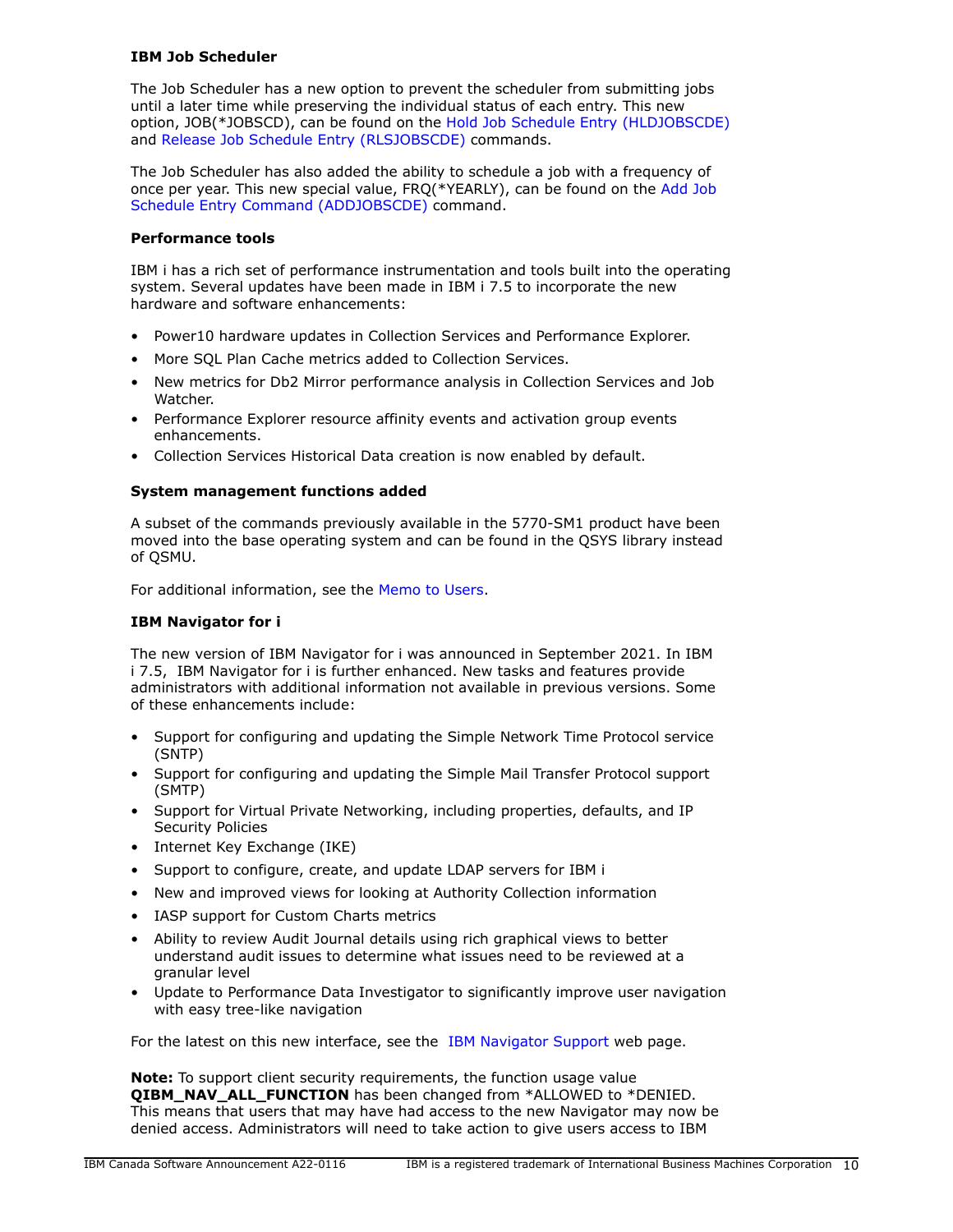Navigator for i. For function usage details, see the [IBM Navigator for i - Function](https://www.ibm.com/support/pages/node/6485853) [Usage IDs](https://www.ibm.com/support/pages/node/6485853) website.

# **Integrated File System**

The file systems within IBM i are used extensively on every system. Several key enhancements have been added based on requirements from the user community. Some of these enhancements are:

- An additional layer of security has been added for IBM i NetServer to allow securing access to the server or specific shares through \*AUTL objects. Administrators can now restrict which users can access IBM i NetServer or specific shares without changes to underlying object permissions.
- The QNTC file system is now able to access and follow Distributed File System (DFS) shares. This allows more flexibility in accessing resilient file sharing solutions.
- Two new exit points, QIBM\_QP0L\_OBJ\_CLOSE and QIBM\_QP0L\_OBJ\_OPEN, are supplied in this release. A new file system attribute, "Run exit program", controls whether the exit programs registered to these exit points will run when a file system object is opened or closed. An exit program can perform applicationspecific processing when the object is opened or closed, such as verification, conversion, or removal of temporary objects. This support is enabled for the root, QOpenSys, user-defined, and QDLS file systems.

For additional information, see the [Memo to Users.](https://www.ibm.com/docs/en/i/7.5?topic=documentation-memo-users)

### **Time reduction to perform CRG switchover**

When performing a switchover of a device Cluster Resource Group (CRG), the job queue that is specified in the job description for the interactive user that is performing the switchover is used to vary off and on the Independent Auxiliary Storage Pool (IASP). This may result in the switchover taking longer than expected if the user profile performing the switchover has its job queue set to a queue that is either held or has a low maximum limit of active jobs. For example, if the user performing the switchover has QDFTJOBD set as the job description, the IASP vary jobs will be submitted to the QBATCH job queue.

Because the QBATCH job queue may be held or may allow only one active job at a time, the switchover may be held up for a long time. The behavior has been changed such that both planned switchovers, performed with the Initiate $\mathbf{R}^{(R)}$ Switchover API, and failovers will automatically use the QSYSNOMAX job queue for IASP vary on and off operations, regardless of the user profile initiating the operation. For selected configurations, this reduces the amount of time required to perform the CRG switchover because there will not be a limit on the number of active jobs.

**Note:** This does not affect CRG user exit programs; the job queue referenced by the user profile parameter specified when creating or changing the CRG will continue to be used. The job queue specified in the user profile's job description is used for submitting user exit programs, regardless of the user initiating the planned switchover operation.

# *I/O enhancement*

With IBM i 7.5, IBM i supports a new I/O offering for Power:

# **Enterprise PCIe4 NVMe disk**

There is a new generation of Enterprise PCIe4 NVMe disks in U.2 form factor for Power9 servers.

# *Db2 for i*

Db2 for i, the integrated database for IBM i known for containing the attributes valued by business computing solutions, is enhanced to include new capabilities for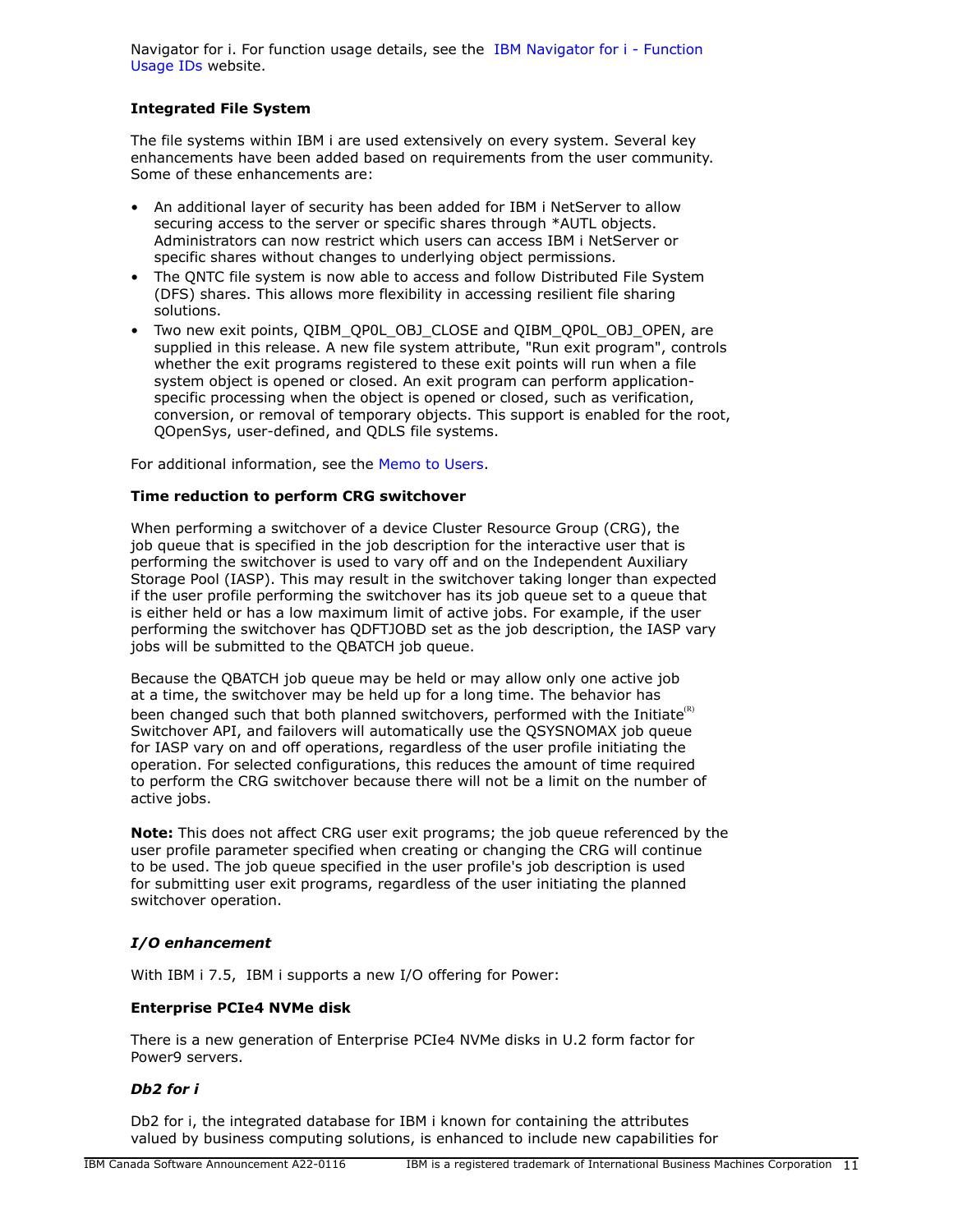SQL application developers, DBEs, and anyone interested in modern and advanced security management.

# **Db2 for i enhancements**

Many Db2 for i enhancements are included with IBM i 7.5. While many of the IBM i 7.5 enhancements are or will also be delivered in previous IBM i operating system levels, these database enhancements are unique to IBM i 7.5:

- The SQL Query Engine (SQE) is enhanced to deliver improved query costing and related query performance improvements. SQE is also enhanced to recognize system-wide high consumption of resources, and automatically adjusts query execution to be less aggressive from a resource perspective.
- The maximum size of a Db2 for i binary radix index is increased from 1.7 TB to 16 TB. The logical page size of the index determines the new maximum index size.
- Ragged Flash capability is delivered to allow clients who utilize FlashCopy<sup>(R)</sup> services to make an instant point-in-time copy of their IBM i partition. Prior to using FlashCopy, the administrator would indicate whether active transactions should be automatically rolled back or left uncommitted upon IPL of the flash copy. By having control over the behavior of the IPL of the flash target, clients gain the ability to control how they utilize the copy node.
- The RESTRICT ON DROP clause is added to Db2 for i, enabling a DBE to establish a protection against deleting an SQL table, database physical file, or a database source physical file.
- The SQL language in Db2 for i is extended to include the BOOLEAN data type. In addition to the new data type, many enhancements are made to the SQL language, compilers, and database interfaces to support BOOLEAN.
- To complement the new BOOLEAN support, many SQL language constructs are enhanced:
	- Constants: TRUE, FALSE, ON, OFF, and UNKNOWN
	- Scalar functions: BOOLEAN, ISTRUE, ISFALSE, ISNOTTRUE, and ISNOTFALSE
	- Aggregate functions: ANY, EVERY, and SOME
	- Predicates: IS TRUE, IS FALSE, TRUE, and FALSE
- JSON support within Db2 for i is enhanced to support BOOLEAN values for publishing or shredding JSON with SQL.
- Db2 for i provides additional functions for HTTP requests to publish or consume web services. These functions enable the SQL programmer to use Representational State Transfer (RESTful) through SQL, including Embedded SQL. The additional functions are based in QSYS2 and have advantages over the established and widely used SYSTOOLS HTTP functions in that the new functions do not rely upon Java™ and that they include other ease-of-use benefits.
- New QSYS2-based HTTP functions that provide the ability to modify the resource include:
	- HTTP\_PATCH() Scalar function
	- HTTP\_PATCH\_VERBOSE() Table function
- TRY\_CAST() is a new built-in scalar function that provides an easy and reliable technique for using SQL to evaluate the veracity of existing data. DBEs can use TRY\_CAST to "try casting" a data element to a specific data type and discover whether the data adheres to the rules of that data type. In this way, invalid data can be rooted out and corrected.

# **Db2 for i Services**

Db2 for i is providing more advanced and easy-to-use tooling for the DBE:

- MTI\_INFO returns details about Maintained Temporary Indexes (MTI), turning an abstract topic into a very easy and straightforward topic for the DBE.
- Some other additional Db2 for i Services have also been enhanced.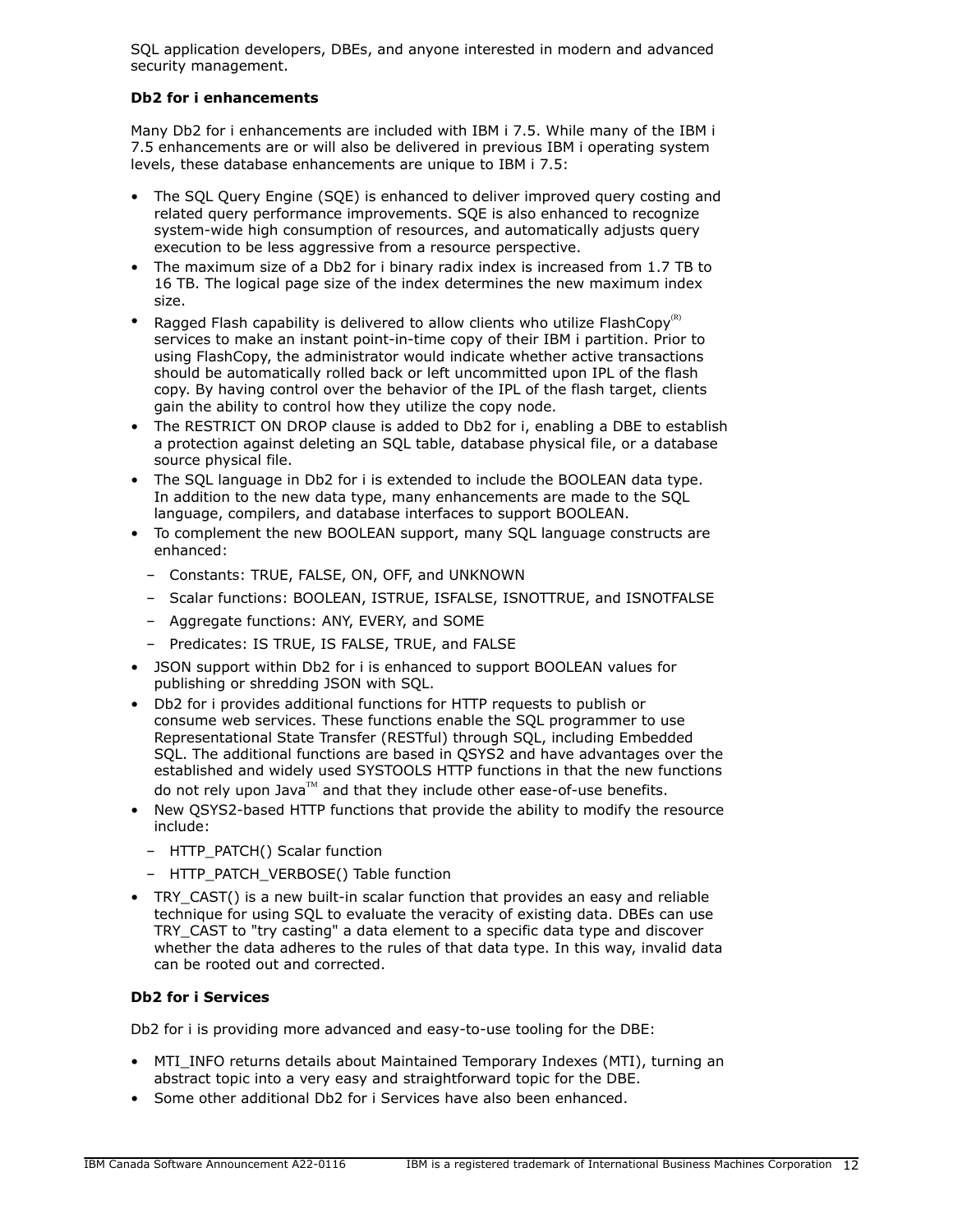These and other enhancements are delivered through the Db2 PTF Group.

See the [Db2 for i - Technology Updates](http://www.ibm.com/ibmi/techupdates/db2) wiki to learn more about these and other Db2 for IBM i enhancements.

# **IBM i Services**

IBM i Services, the strategic method for gaining access to IBM i objects, system information, and much more, continues to grow. Leveraging the power of SQL and the Db2 for i SQL Query Engine (SQE), application developers, DBEs, and system managers have an easy pathway to explore IBM i objects and data in ways that were not possible with previous technologies.

In this release, IBM i Services are added and enhanced, providing useful SQL-based alternatives to IBM i commands and APIs.

- SPOOLED FILE INFO: Matches the speed and usability of the Work with Spooled Files (WRKSPLF) CL command.
- ACTIVATION\_GROUP\_INFO: Discover the deep details about activation groups within the current or target job.
- ASSOCIATE\_JOURNAL\_RECEIVER: Use SQL to re-establish the relationship of journal receivers with a journal.
- REMOTE\_JOURNAL\_INFO: Discover the existence and attributes of remote journals on other IBM i systems associated with journals on this IBM i.
- JOURNAL\_RECEIVER\_INFO: Discover the existence and attributes of journal receivers.
- SQL\_CHECK\_SPECIAL\_AUTHORITY: Easily determine if the current user has a specific special authority.
- SQL\_CHECK\_FUNCTION\_USAGE: Easily determine if the current user is allowed to use a specific function usage.
- CHANGE\_USER\_SPACE: Use SQL to change the contents of a \*USRSPC object.
- CHANGE\_USER\_SPACE\_ATTRIBUTES: Use SOL to change the attributes of a \*USRSPC object.
- ADD\_USER\_INDEX\_ENTRY: Use SQL to add an entry to a \*USRIDX object.
- REMOVE\_USER\_INDEX\_ENTRY: Use SOL to remove an entry from a \*USRIDX object.
- ELECTRONIC SERVICE AGENT INFO: An SQL alternative to the Verify Service Agent (VFYSRVAGT) CL command.
- TELNET SERVER ATTRIBUTES: A new service to understand the TELNET server configuration.
- CHECK PASSWORD: A new service to test whether a password will be valid.
- SECURITY\_INFO: Enhanced to return more security insight.
- SET\_SERVER\_SBS\_ROUTING: Enhanced to support the secure versions of the Database server (QZDASSINIT) and File server (QPWFSERVSS).
- SERVER SHARE INFO: Enhanced to return authorization list detail.
- NETSTAT\_JOB\_INFO: Enhanced to return job type.
- USER\_STORAGE: Enhanced to return many new columns, which show previously hard-to-access security deployment summary detail for the user.
- OBJECT STATISTICS: Enhanced to return user-controlled build identification object detail.

Db2 for i provides working examples and tools in the SYSTOOLS schema. As IBM has done in previous technology refreshes, SYSTOOLS is enhanced to help clients take a step forward with extreme automation using SQL. One of the functions that has been enhanced is Audit Journal functions. Table functions unique to specific audit journal entry types are added to SYSTOOLS. The table functions return the basic audit journal detail but also extract the entry-specific detail into easily consumed return columns.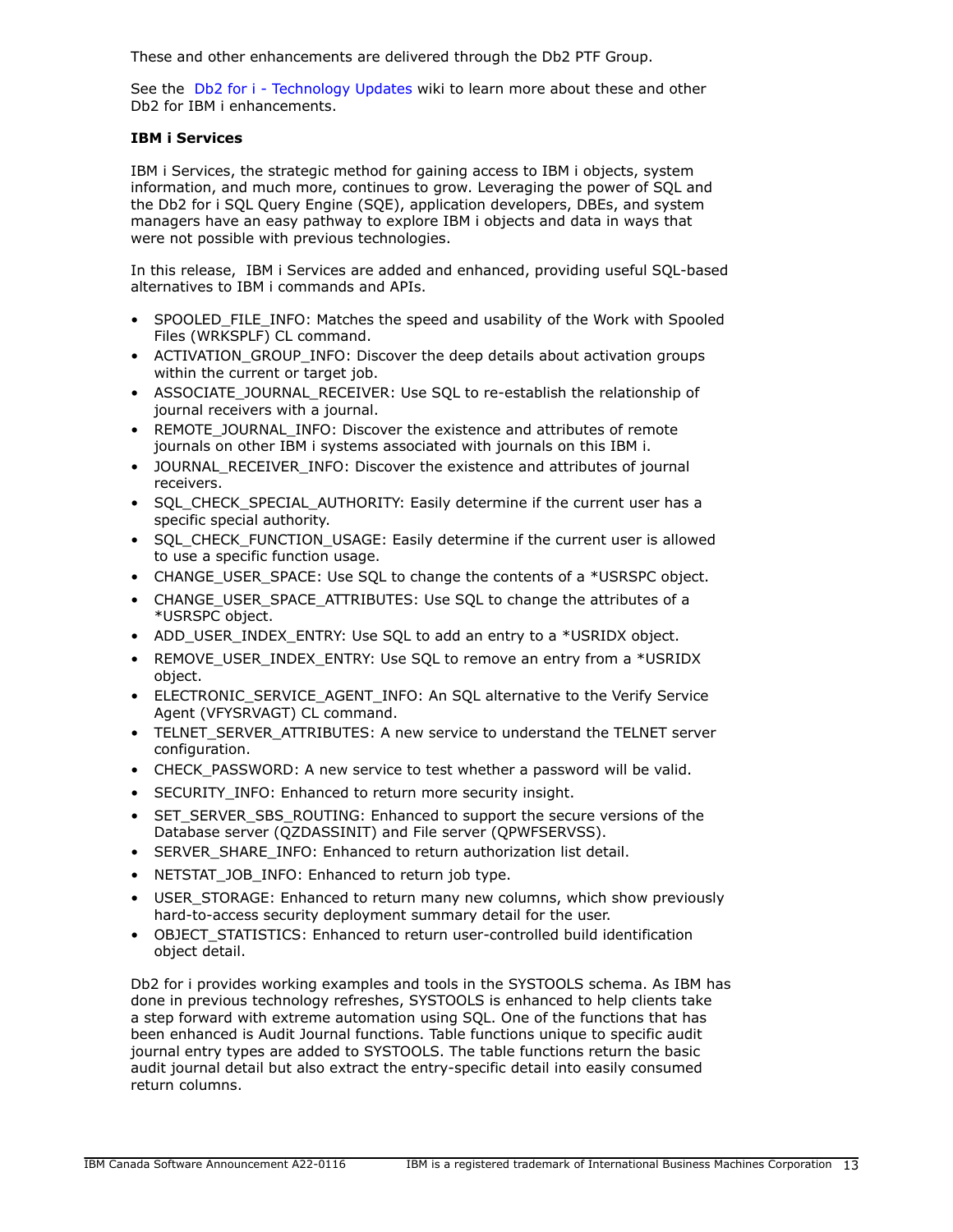For details on these enhancements and the other IBM i Services enhancements, see the [IBM i Services](http://ibm.biz/Db2foriServices) wiki.

### *Open Source for IBM i*

### **Application serving**

IBM i continues to enable several open source Java application servers on IBM i. Some examples include WildFly, Eclipse Jetty, and Apache Tomcat. WildFly is an open source version of JBoss<sup>(R)</sup>. It is actively developed by Red Hat<sup>(R)</sup>. It offers a simple upgrade path to JBoss Enterprise Application Platform (JBoss EAP) if needed. Apache Tomcat is one of the most popular application servers on IBM i and has been in use for over a decade. Eclipse Jetty is a lightweight web server that brings both scalability and ease of use. For more information about these options, see the [Open](https://ibmi-oss-docs.readthedocs.io/en/latest/java/APP_SERVERS.html) [Source Java Application Servers](https://ibmi-oss-docs.readthedocs.io/en/latest/java/APP_SERVERS.html) GitHub.

Support is offered as part of IBM's open source support offering. For more information, see the [Open Source Support for IBM i](http://ibm.biz/ibmi-oss-support) website.

### *LPPs*

### **IBM Rational Development Studio (5770-WDS)**

New features have been added in this release to the ILE compilers, specifically RPG IV. Responding to requirements from the development community, IBM i has added some new operations in RPG IV. Two of the enhancements are:

- SND-MSG opcode: Send a message to the job log.
- ON-EXCP opcode: Monitor for specific messages and take an action.

For details on these and many more updates, see the [RPG Cafe](https://ibm.biz/rpg_cafe) website.

# **IBM i Access Client Solutions (5770-XJ1) (ACS version 1.1.9.0)**

The Access Client Solutions interface is updated and enhanced to meet requests from IBM i administrators. The major updates to the core ACS product are:

- Group support: A new Groups View has been added to ACS, enabling administrators to manage multiple systems as a group. From System Configuration, it is easy to define new groups and move or add systems into these groups for a simpler way to organise multiple systems. Administrators can choose to work with systems using the traditional ACS view or they can leverage the new Groups View.
- Control the Information Displayed on GUI: System administrators can choose to limit the columns displayed on the GUI to just those of most interest for their environment. Additionally, it is possible to simplify the main GUI appearance by hiding the right pane.
- Run SQL Scripts Tab Support: Multiple SQL scripts may now be opened within a single window or connection. Each script is displayed in its own tab. This can be accomplished by doing a drag and drop of one or more SQL files from Windows $\mathbb{M}$ Explorer or macOS Finder to have each opened in a new tab. Additionally, dragging and dropping a folder that contains multiple SQL scripts will open each script in its own tab. Additionally, it is possible to save a script while that script is running.

# **IBM PowerHA SystemMirror for i (5770-HAS)**

IBM PowerHA SystemMirror for i 7.5 brings a new set of enhancements centred around simplification, reporting, and performance.

### *Simplified Single Edition Offering*

The PowerHA SystemMirror for i offering is simplified to have a single edition containing all functionality.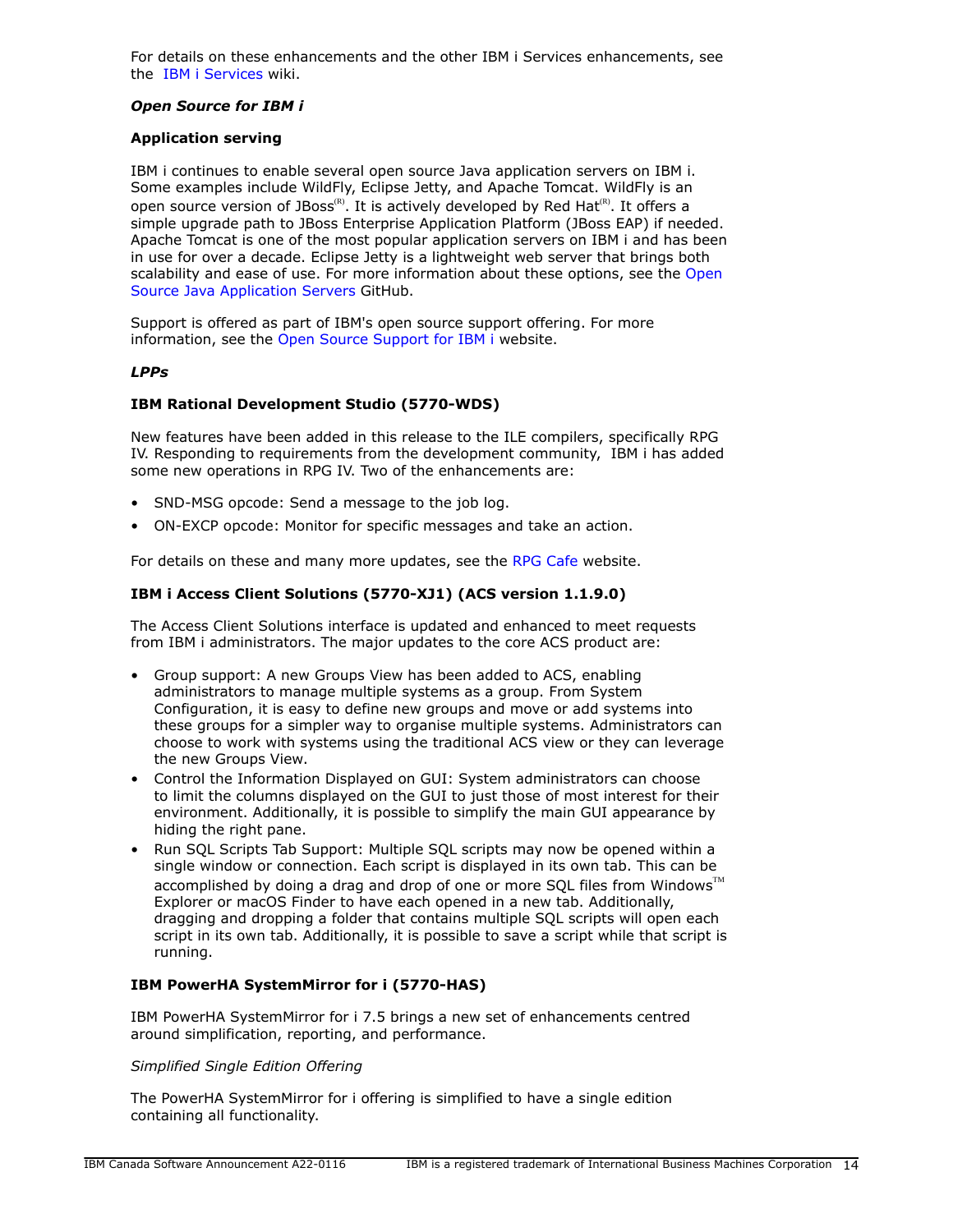### *Geographic Mirroring Compression*

Geographic mirroring performs disk-level replication. This means that all changes on disk in an Independent Auxiliary Storage Pool (IASP) are replicated over the TCP/IP network to the target system. When PowerHA performs a synchronisation, whether for the initial synchronisation, after an unplanned failure, or when resuming from a suspend operation, PowerHA replicates data over the TCP/IP network.

With this enhancement, PowerHA can now compress geographic mirroring data during resynchronization, reducing the data transfer required. In addition, on Power10 systems running in Power10 compatibility mode, PowerHA uses the onchip NX GZIP accelerator, which provides hardware-accelerated compression.

### *Reduction in time required to perform CRG switchover for selected configurations*

IBM PowerHA for i is building additional enhancements on top of the newly enhanced clustering capabilities of the base operating system of IBM i 7.5. The time required to perform a Cluster Resource Group (CRG) switchover for some configurations is reduced.

### *Recently released enhancements*

The PowerHA product continues to provide enhancements through PTF several times a year. The following enhancements were previously released in December of 2021 and are also available in PowerHA 7.5:

### Simplified IP Address Switching

Previously, in a PowerHA environment, users could configure a server takeover IP address associated with an IASP device in a device cluster resource group (CRG). This IP address follows the primary node in the CRG and enables users and applications to access the correct primary system at any point in time.

Environments with many IP addresses often required a custom-coded user exit program attached to the IASP vary-on and vary-off exit points. PowerHA now allows users to add up to 256 IP addresses to a device CRG by using a new device type of \*IPA. This simplifies a PowerHA implementation by enabling simple switching of IP addresses without custom coding, exit programs, or scripts.

### Integrated Switchover Progress Monitoring

Previously, PowerHA introduced switchover progress monitoring through a new command, Display CRG Activity (DSPCRGACT), which shows the progress of a switchover. This progress monitoring has been enhanced:

- Integrated into the CHGCRGPRI command to automatically display progress during a switchover.
- A new action required step indicates when a job queue is held or a subsystem is inactive.

### Performance improvements

While PowerHA has always required minimal resources on nodes in the environment, PowerHA continues this trend by providing improved performance for many operations with the following enhancements:

- Performance improvements for SVC-based storage communication, reducing the time required to perform operations.
- Performance improvements related to temporary user spaces and user queues with up to a 48% decrease in CPU usage, and up to a 90% decrease in the number of user spaces created for certain PowerHA operations.

*Additional enhancements*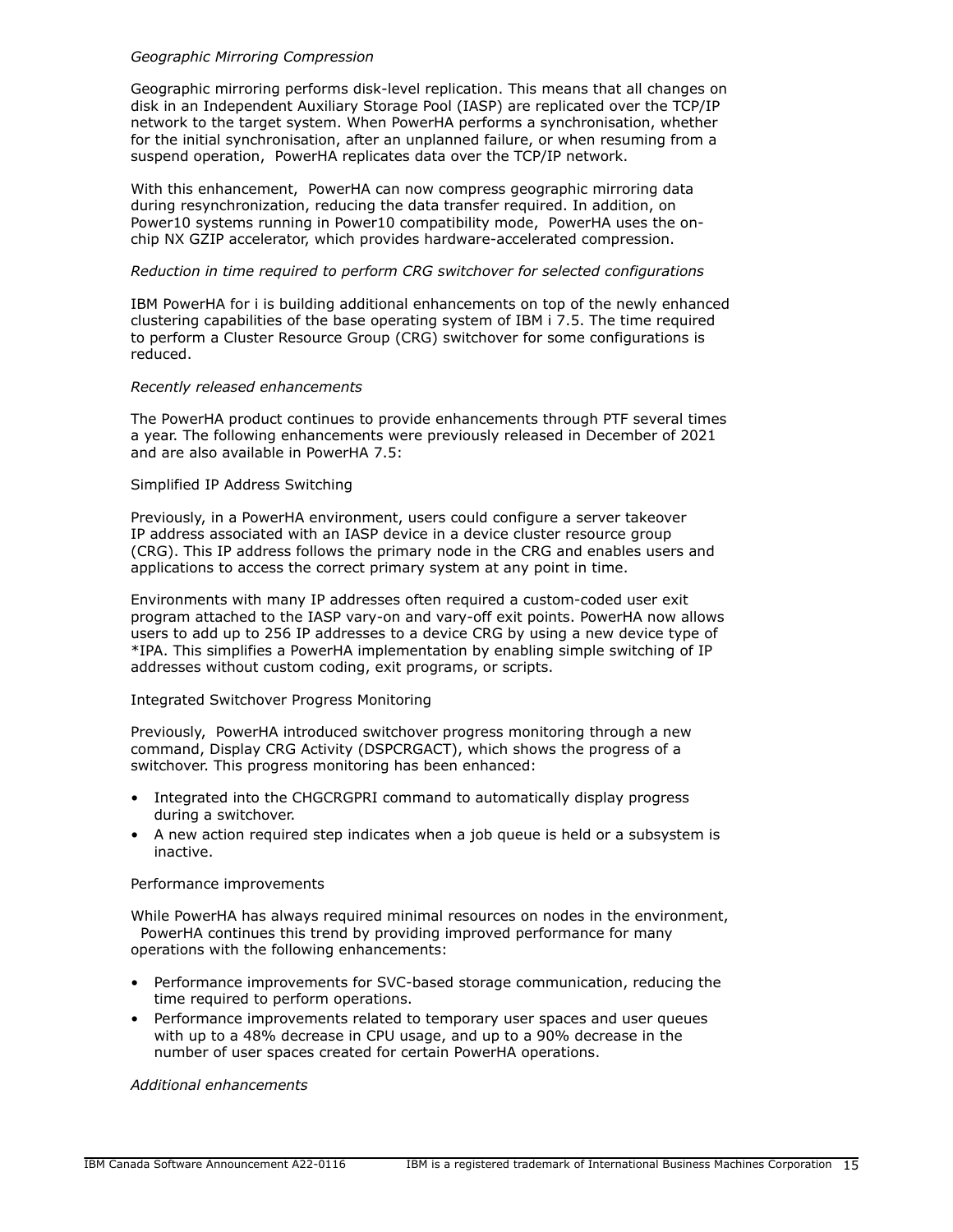There are several other enhancements to PowerHA. For more information about these enhancements and to get started, see the [IBM PowerHA SystemMirror for i](https://ibm.biz/ibmi-powerha) wiki page.

# **IBM Backup, Recovery, and Media Services for i (5770-BR1)**

Backup, Recovery, and Media Services for i (BRMS) is the strategic IBM solution for planning and managing the save and restore operations for IBM i.

In IBM i 7.5, the BRMS product has numerous enhancements across many areas of the product, adding or updating command defaults and providing new capabilities through SQL Services and new APIs.

In the area of backup and restore the following enhancements have been made

- The **SAVBRM** command parameter has the new default of **ASYNCBRING(\*YES)**
- Backup control group support for IFS backups using **SAVACTOPT(\*ALWCHKPWRT)** and **SAVACTOPT(\*ALL)** .
- Backup control group entry support for Save active message queue library.
- **RSTLIBBRM** now includes the **STRJRN()** and **SELECT()** parameters.
- **RSTOBJBRM** includes the **STRJRN()** parameter.

Additionally, IBM i 7.5 enhancements can be found in the reporting capabilities.

- Recovery report ( **QP1ARCY** ) steps have been enhanced to include cloud recovery support for Network Install Using Network File System (NFS) and using DSI VTL iSCSI attached devices.
- An **EXPDATE()** parameter is added to **PRTRPTBRM,** allowing the selection of the records to include in the report.
- **DSPLOGBRM** has been enhanced to support **OUTPUT(\*OUTFILE)** and **OUTPUT(\*OUTSTMF)** .

New enhancements are added to the media command WRKMEDBRM.

- Now allows the selection of multiple *From locations* and multiple *Media class names*.
- Now supports **OUTPUT(\*OUTFILE)** and **OUTPUT(\*OUTSTMF)** .

Policy enhancements are added to the **WRKPCYBRM** command.

- **WRKPCYBRM \*SYS** option for BRMS includes all BRMS command processing messages into the BRMS log.
- **WRKPCYBRM \*RCY** option for check the size of the restore.
- **WRKPCYBRM \*BKU** option for automatic virtual volume attributes.

### SQL Services

.

• SQL Service interfaces are added as a new way to view, order, and subset BRMS information.

### Security enhancements

- The default for the BRMS shipped database is changing from \*PUBLIC \*USE authority to \*PUBLIC \*EXCLUDE.
- The default authority for BRMS shipped functional usage is changing from default authority \*ALLOWED to \*DENIED. Use the **SETUSRBRM** command as a starting point to grant system operators and administrators access to BRMS functions and components. Then use the functional usage model to customize access by user.
- Default for the BRMS APIs assigned functional authority is changed from \*ALLOWED to \*DENIED.
- The data authority for BRMS shipped flight recording is changing from \*RWX to \*WX.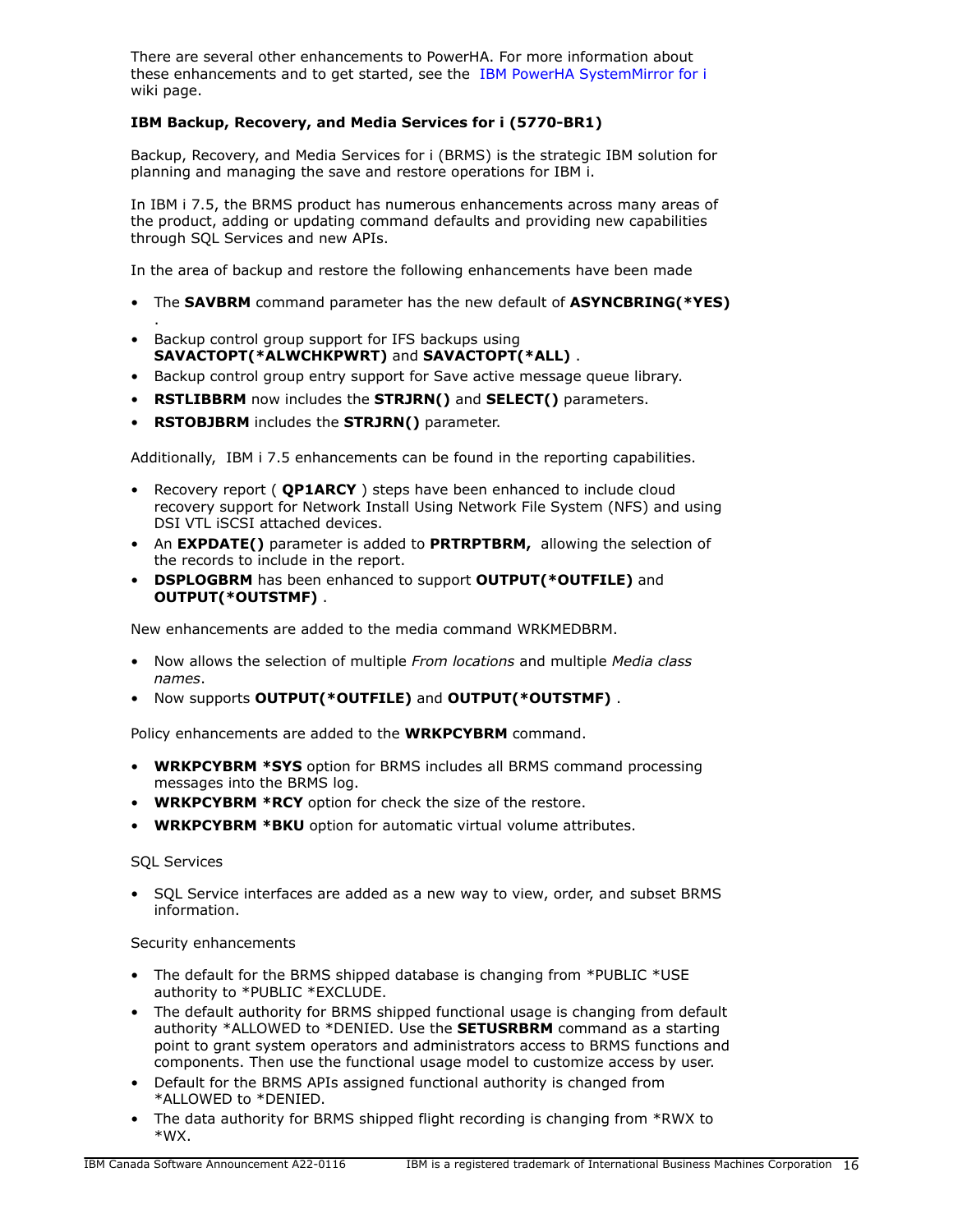APIs and Exit program enhancements

- Reclaim Media (Q1ARCLMED) API gives users the ability to programmatically reclaim a single tape volume.
- Change Control Group Attributes (Q1ACHGCGA) API enables users to change programmatically the control group attributes.
- Control Group exit program support for new format BKUI0200.

Hardware support

- Added support for Ultrium<sup>(R)</sup> 9 (LTO9) tape drives and media.
- Added support for DSI VTL iSCSI attached devices.

To discover more detail on these and other BRMS enhancements, see the [Enhancements to BRMS](https://helpsystemswiki.atlassian.net/wiki/spaces/IWT/pages/165642446/Enhancements+to+BRMS) wiki.

# **IBM Db2 Mirror for i (5770-DBM)**

With IBM i 7.5, Db2 Mirror for i now is capable of supporting a mixed OS release environment. This means that one node can be running at IBM i 7.4 and the other node running at IBM i 7.5. The mixed OS release mode can be used to facilitate OS upgrades with minimal to zero business impact.

Db2 Mirror for i also includes a new feature that allows the designating of one node as read-only. The read-only node will still receive all replication synchronously, allowing business intelligence workloads to receive real-time updates from the active node. However, the read-only node will block any updates to replicated Db2 objects. This facilitates the offloading of the read-only Db2 workloads and gives confidence that those applications cannot change the active node Db2 files.

Additionally, the Db2 Mirror for i GUI and documentation have been enhanced, providing guidance for clients to visualize how to move to Db2 Mirror and manage Db2 Mirror and best practices for security when implementing Db2 Mirror.

# **IBM Content Manager OnDemand for i (5770-RD1)**

IBM Content Manager OnDemand for i (CMOD) provides significant new function in IBM i 7.5 with enhancements to existing commands and updates to others. Support for converting some types of spooled files to .pdf has also been added.

- New commands:
	- Display Resource List (DSPRSCLOND) command lists the AFP resources used in a spooled file.
	- Add Document (ADDDOCOND) command adds a document to CMOD with the provided index values.
	- Update Document (UPDDOCOND) command updates the specified CMOD document's index fields with the provided values.

These new commands are also available through PTFs for CMOD for i versions 7.3 and 7.4.

- Enhanced commands:
	- Create Instance (CRTINSTOND) command is enhanced to support the configuration of SSL during the creation of an instance.
	- Add Report (ADDRPTOND) command is enhanced to support the automatic generation of the trace file name.
	- Start Monitor (STRMONOND) command is enhanced to support ending the monitor if an error limit is reached.
	- Change Policy Level Date (CHGPLDOND) command has been enhanced to allow the next level date to be changed based on the old date plus or minus a specific number of days.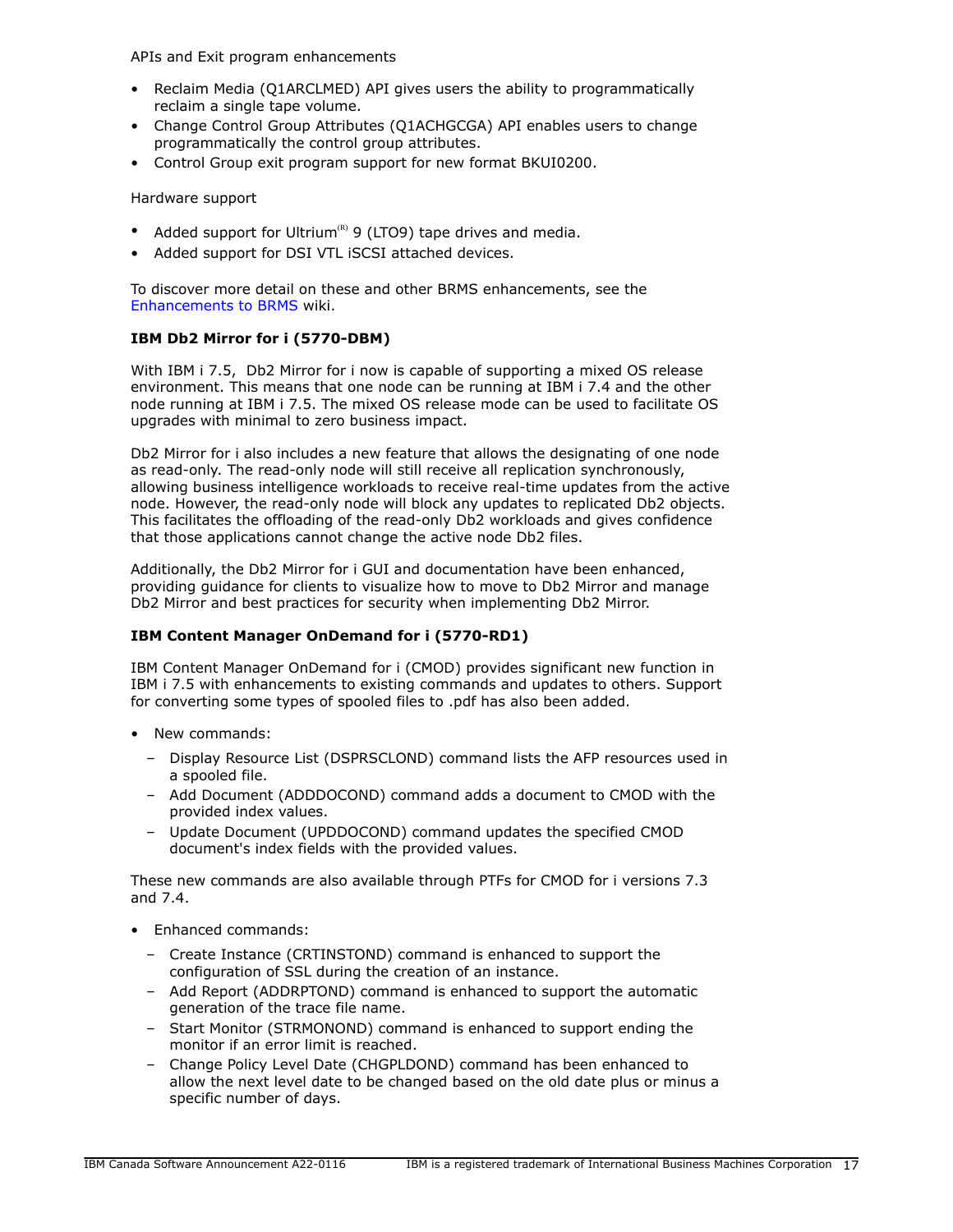These command enhancements are also available through PTFs for CMOD for i versions 7.3 and 7.4:

- The Content Manager OnDemand component of IBM Navigator for i has been modernized to take advantage of the new design and technology.
- New support for converting SCS and AFPDS spooled files to PDF during load time: The Add Report (ADDRPTOND) command now supports the ability to convert an input spooled file from SCS or AFPDS to PDF before indexing and loading into CMOD. Subsequent retrievals of the archived data are displayed and printed as a PDF.
- New transforms for CMOD Web Enablement Kit (ODWEK) and CMOD Distribution Facility (ODF): Three transforms are added to the CMOD Web Enablement Kit (ODWEK) and the CMOD Distribution Facility (ODF) to enable archived data to be converted to PDF as it is sent to the viewer or printer. Support is provided for IBM i SCS to PDF, IBM i SCS-Extended to PDF, and IBM i AFP to PDF transforms. The new support requires the IBM Transform Services for i (5770-TS1) Licensed Program Product.
- Additional enhancements include:
	- The Content Manager OnDemand for i Archived Storage Manager (ASM) now supports using NFS version 4.
	- In the 400 indexer, the maximum number of lines per page has been increased from 512 to 1024.
	- An LDAP synchronisation tool is included in version 7.5 to help automate the synchronisation of changes in user and group definitions in corporate directory servers with Content Manager OnDemand for i.
	- ASM now supports additional cloud storage options. The new support requires the IBM Cloud<sup>(R)</sup> Storage Solutions for i (5733-ICC) Licensed Program Product.
	- With the deprecation of applet-based technologies, a modern HTML5-based line data viewer with graphical annotation capability is available for use with IBM Content Navigator to view and annotate line data content in Content Manager OnDemand.

# **Reference information**

- For information about IBM i 7.4 TR6, see Software Announcement [A22-0150,](http://www.ibm.com/common/ssi/cgi-bin/ssialias?infotype=an&subtype=ca&appname=gpateam&supplier=649&letternum=ENUSA22-0150) dated May 3, 2022.
- For information about IBM Power Systems Enhancements, see Hardware Announcement [A22-0184](http://www.ibm.com/common/ssi/cgi-bin/ssialias?infotype=an&subtype=ca&appname=gpateam&supplier=649&letternum=ENUSA22-0184), dated May 3, 2022.

# <span id="page-17-0"></span>**Program number**

| Program number | <b>VRM</b> | Program name                                                             |
|----------------|------------|--------------------------------------------------------------------------|
| 5770-SS1       | 7.5        | IBM i                                                                    |
| 5733-AC1       | 1.1.5      | <b>ARCAD RPG Converter</b>                                               |
| 5733-AO1       | 1.1.5      | ARCAD Observer                                                           |
| 5770-BR1       | 7.5        | IBM Backup, Recovery and<br>Media Services for i                         |
| 5733-CY3       | 7.5        | IBM Cryptographic Device<br>Manager for i                                |
| 5770-DBM       | 7.5        | IBM Db2 Mirror for i                                                     |
| 5770-HAS       | 7.5        | <b>IBM PowerHA</b><br>SystemMirror for i                                 |
| 5770-NLV       | 7.5        | <b>IBM National Languages</b><br>for i                                   |
| 5770-QU1       | 7.5        | IBM Query for i                                                          |
| 5770-ST1       | 7.5        | IBM DB2 <sup>(R)</sup> Query Manager<br>and SQL Development Kit<br>for i |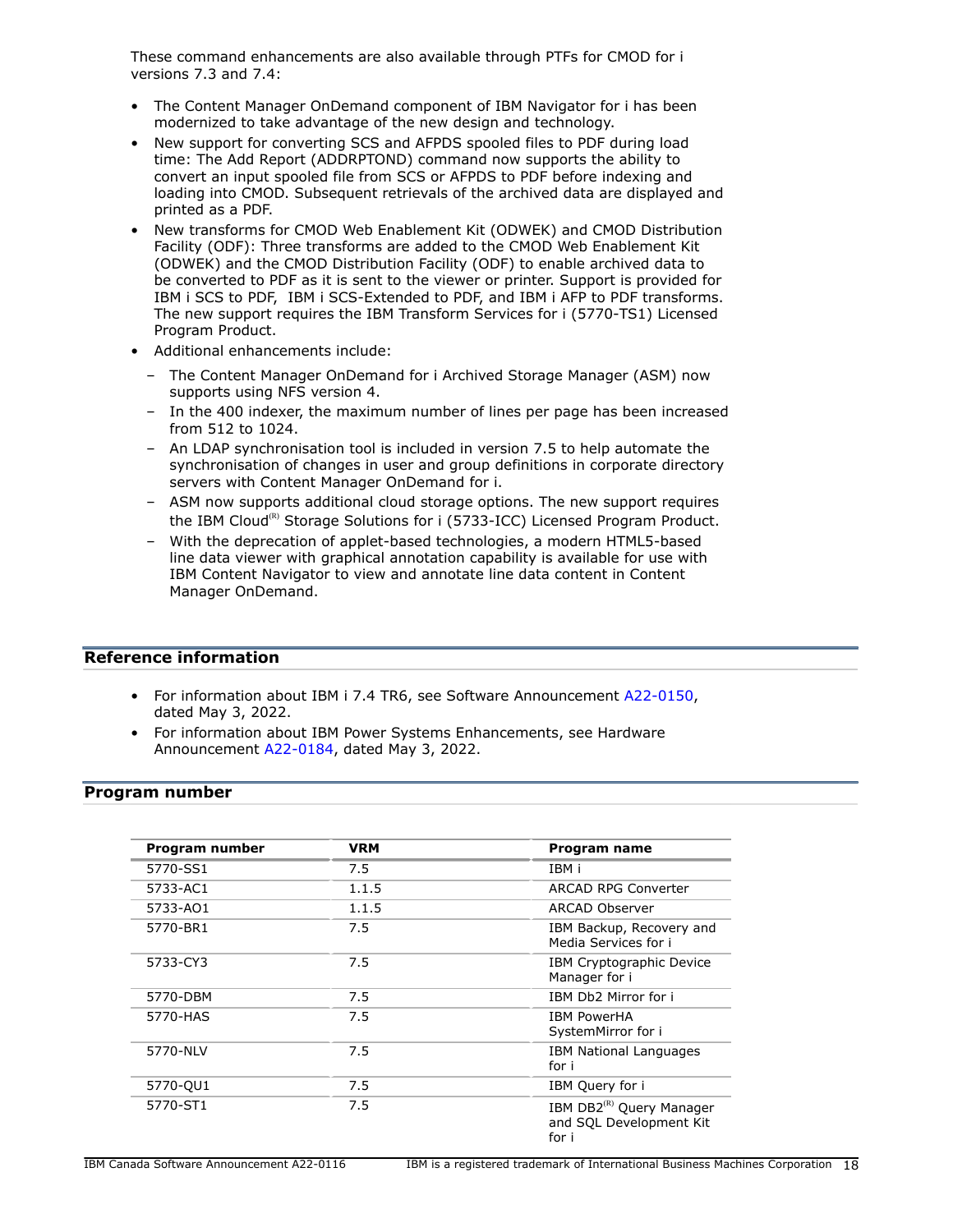| Program number | VRM | Program name                                    |
|----------------|-----|-------------------------------------------------|
| 5770-WDS       | 7.5 | <b>IBM Rational Development</b><br>Studio for i |
| 5770-XW1       |     | IBM i Access Family                             |

The following products are available with IBM i 7.5 but are not being refreshed:

| Program number | <b>VRM</b> | Program name                                                             |  |
|----------------|------------|--------------------------------------------------------------------------|--|
| 5770-AMT       | 7.2        | <b>IBM Rational Application</b><br>Management Tool Set for i             |  |
| 5770-JS1       | 7.2        | <b>IBM Advanced Job</b><br>Scheduler for i                               |  |
| 5733-B45       | 3.1        | <b>IBM AFP Font Collection</b><br>for Workstations and<br>$OS/400^{(R)}$ |  |
| 5648-E77       | 1.1        | IBM Infoprint Fonts for<br>Multiplatforms                                |  |
| 5722-IP1       | 5.3        | IBM Infoprint Server for<br>iSeries                                      |  |
| 5733-ARE       | 1.1        | <b>IBM Application Runtime</b><br>Expert for i                           |  |
| 5733-ITL       | 1.1        | <b>IBM Software Temporary</b><br>License for i                           |  |
| 5733-RDW       | 9.6        | IBM Rational Developer for                                               |  |
| 5733-WQX       | 2.3        | IBM DB2 Web Query for i                                                  |  |
| 5733-XT2       | 1.2        | IBM XML Toolkit for i                                                    |  |
| 5761-AP1       | 6.1        | <b>IBM Advanced DBCS</b><br>Printer Support for iSeries                  |  |
| 5761-CM1       | 6.1        | <b>IBM Communications</b><br>Utilities for System i                      |  |
| 5761-DB1       | 6.1        | IBM System/38 Utilities for<br>System i                                  |  |
| 5761-DS2       | 6.1        | <b>IBM Business Graphics</b><br>Utility for System i                     |  |
| 5769-FN1       | 4.2        | <b>IBM Advanced Function</b><br>Printing DBCS Fonts for<br>AS/400        |  |
| 5769-FNT       | 4.2        | <b>IBM Advanced Function</b><br>Printing Fonts for AS/400                |  |
| 5733-NKY       | 5.2        | Remove Keys/ePOEs for<br><b>Transferred Software</b>                     |  |
| 5770-PT1       | 7.4        | IBM Performance Tools for<br>Ť                                           |  |

# **Additional products**

The following products are shipped with the IBM i operating system (5770-SS1):

- IBM Application Runtime Expert for i (5733-ARE)
- IBM  $CICS^{(R)}$  Transaction Server for i (5770-DFH)
- IBM HTTP Server for i (5770-DG1)
- IBM Facsimile Support for i (5798-FAX)
- IBM i OptiConnect, Option 23 (5770-SS1)
- IBM Developer Kit for Java (5770-JV1)
- IBM Network Authentication Enablement for i (5770-NAE)
- IBM OmniFind Text Search Server for DB2 for i (5733-OMF)<sup>1</sup>
- IBM Portable Utilities for i (5733-SC1)
- IBM TCP/IP Connectivity Utilities for i (5770-TC1)
- IBM Transform Services for i (5770-TS1)
- IBM Universal Manageability Enablement for i (5770-UME)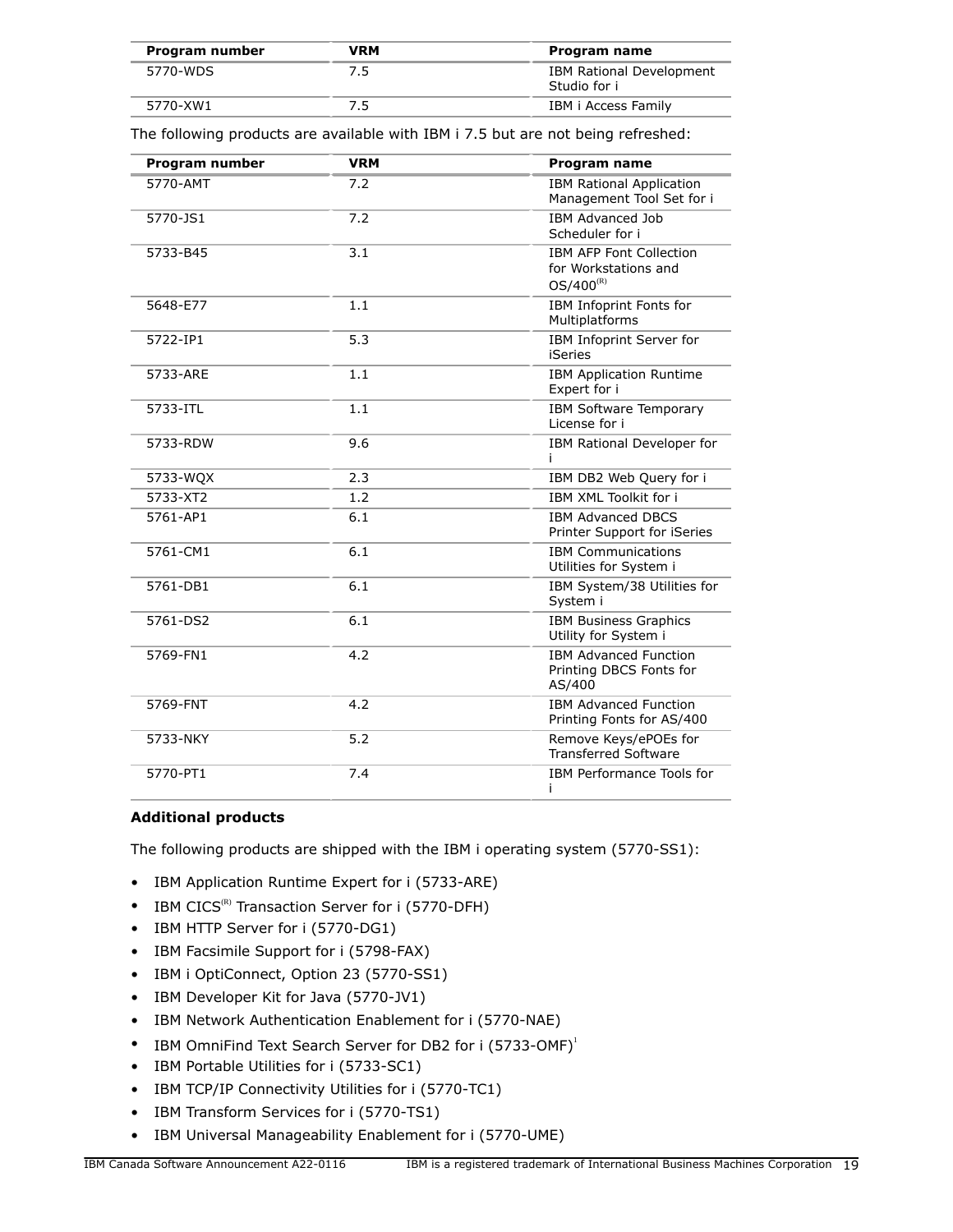- IBM i Open Source Solutions (5733-OPS) (available only at the [IBM i open](http://ibm.biz/ibmi-rpms) [source RPM](http://ibm.biz/ibmi-rpms) website)
- IBM i Access Client Solutions  $(5733-XJ1)^2$
- IBM i Access for Web  $(5770 XH2)^2$

**1** Now is automatically delivered with IBM i and is not separately orderable.

**2** Some of the functions of these products require an entitlement for IBM i Access Family (5770-XW1).

In order to allow clients more flexibility in staying current with IBM Web Enablement for i products, clients can download IBM Web Enablement for i from the [Entitled](https://www.ibm.com/servers/eserver/ess/index.wss) [System Support](https://www.ibm.com/servers/eserver/ess/index.wss) site for no additional charge. IBM Web Enablement for i is no longer ordered, preloaded, or available on physical media.

| Program number | /RM | Program name             |
|----------------|-----|--------------------------|
| 5733-WF3       |     | IBM Web Enablement for i |

| Program<br>number        | 3-<br>month<br>program<br>number                  | 1-year<br>program<br>number | 2-year<br>program<br>number | 3-year<br>program<br>number                       | 4-year<br>program<br>number                       | Maintenance Maintenance Maintenance Maintenance Maintenance Maintenance<br>5-year<br>program<br>number |
|--------------------------|---------------------------------------------------|-----------------------------|-----------------------------|---------------------------------------------------|---------------------------------------------------|--------------------------------------------------------------------------------------------------------|
| 5770-<br>SS <sub>1</sub> | 5733-<br><b>SPN</b>                               | 5733-<br><b>SPM</b>         | 5733-<br>PO <sub>2</sub>    | 5733-<br><b>SPO</b>                               | 5733-<br>PO <sub>4</sub>                          | 5733-<br>PO <sub>5</sub>                                                                               |
| Program<br>number        | <b>Maintenance</b><br>1-year<br>program<br>number | 2-year<br>program<br>number | <b>Maintenance</b>          | <b>Maintenance</b><br>3-year<br>program<br>number | <b>Maintenance</b><br>4-year<br>program<br>number | <b>Maintenance</b><br>5-year<br>program<br>number                                                      |
| 5770-SS1                 | 5733-SPP                                          | 5733-SP2                    |                             | 5733-SP3                                          | 5733-SP4                                          | 5733-SP5                                                                                               |

5733-SPE

# **Offering Information**

Product information is available on the [IBM Offering Information](http://www.ibm.com/common/ssi) website.

### <span id="page-19-0"></span>**Publications**

None

### **Services**

### **IBM Systems Lab Services**

Systems Lab Services offers infrastructure services to help build hybrid cloud and enterprise IT solutions. From servers to storage systems and software, Systems Lab Services can help deploy the building blocks of a next-generation IT infrastructure to empower a client's business. Systems Lab Services consultants can perform infrastructure services for clients on-line or onsite, offering deep technical expertise, valuable tools, and successful methodologies. Systems Lab Services is designed to help clients solve business challenges, gain new skills, and apply best practices.

Systems Lab Services offers a wide range of infrastructure services for IBM Power servers, IBM Storage systems, IBM  $Z^{(R)}$ , and IBM LinuxONE. Systems Lab Services has a global presence and can deploy experienced consultants on-line or onsite around the world.

For assistance, contact Systems Lab Services at ibmsls@us.ibm.com.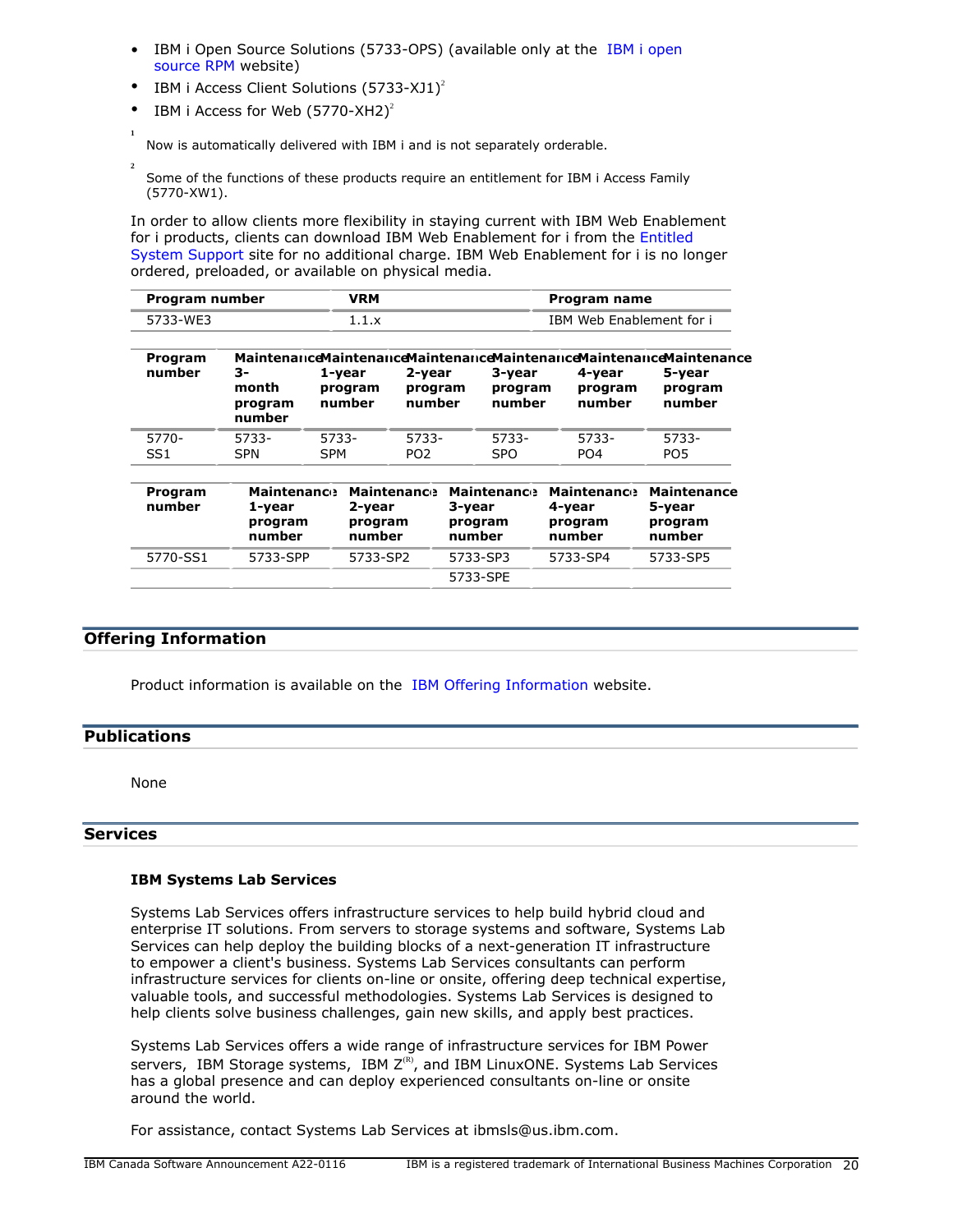To learn more, see the [IBM Systems Lab Services](https://www.ibm.com/it-infrastructure/services/lab-services) website.

# **IBM ConsultingTM**

As transformation continues across every industry, businesses need a single partner to map their enterprise-wide business strategy and technology infrastructure. IBM Consulting is the business partner to help accelerate change across an organization. IBM specialists can help businesses succeed through finding collaborative ways of working that forge connections across people, technologies, and partner ecosystems. IBM Consulting brings together the business expertise and an ecosystem of technologies that help solve some of the biggest problems faced by organizations. With methods that get results faster, an integrated approach that is grounded in an open and flexible hybrid cloud architecture, and incorporating technology from IBM Research<sup>(R)</sup> and IBM Watson<sup>(R)</sup> AI, IBM Consulting enables businesses to lead change with confidence and deliver continuous improvement across a business and its bottom line.

For additional information, see the [IBM Consulting](https://www.ibm.com/consulting) website.

# **IBM Technology Support Services (TSS)**

Get preventive maintenance, onsite and remote support, and gain actionable insights into critical business applications and IT systems. Speed developer innovation with support for over 240 open-source packages. Leverage powerful IBM analytics and AI-enabled tools to enable client teams to manage IT problems before they become emergencies.

TSS offers extensive IT maintenance and support services that cover more than one niche of a client's environment. TSS covers products from IBM and OEMs, including servers, storage, network, appliances, and software, to help clients ensure high availability across their data centre and hybrid cloud environment.

For details on available services, see the [Technology support for hybrid cloud](https://www.ibm.com/services/technology-support) [environments](https://www.ibm.com/services/technology-support) website.

# **IBM Expert Labs**

Expert Labs can help clients accelerate their projects and optimize value by leveraging their deep technical skills and knowledge. With more than 20 years of industry experience, these specialists know how to overcome the biggest challenges to deliver business results that can have an immediate impact.

Expert Labs' deep alignment with IBM product development allows for a strategic advantage as they are often the first in line to get access to new products, features, and early visibility into roadmaps. This connection with the development enables them to deliver First of a Kind implementations to address unique needs or expand a client's business with a flexible approach that works best for their organization.

For additional information, see the [IBM Expert Labs](https://www.ibm.com/products/expertlabs) website.

# **IBM Security(R) Expert Labs**

With extensive consultative expertise on IBM Security software solutions, Security Expert Labs helps clients and partners modernize the security of their applications, data, and workforce. With an extensive portfolio of consulting and learning services, Expert Labs provides project-based and premier support service subscriptions.

These services can help clients deploy and integrate IBM Security software, extend their team resources, and help guide and accelerate successful hybrid cloud solutions, including critical strategies such as zero trust. Remote and on-premises software deployment assistance is available for IBM Cloud Pak $R$ <sup>(R)</sup> for Security, IBM Security QRadar<sup>(R)</sup>/QRoC, IBM Security SOAR/Resilient<sup>(R)</sup>, IBM i2<sup>(R)</sup>, IBM Security Verify, IBM Security Guardium<sup>(R)</sup>, and IBM Security MaaS360<sup>(R)</sup>.

For more information, contact Security Expert Labs at sel@us.ibm.com.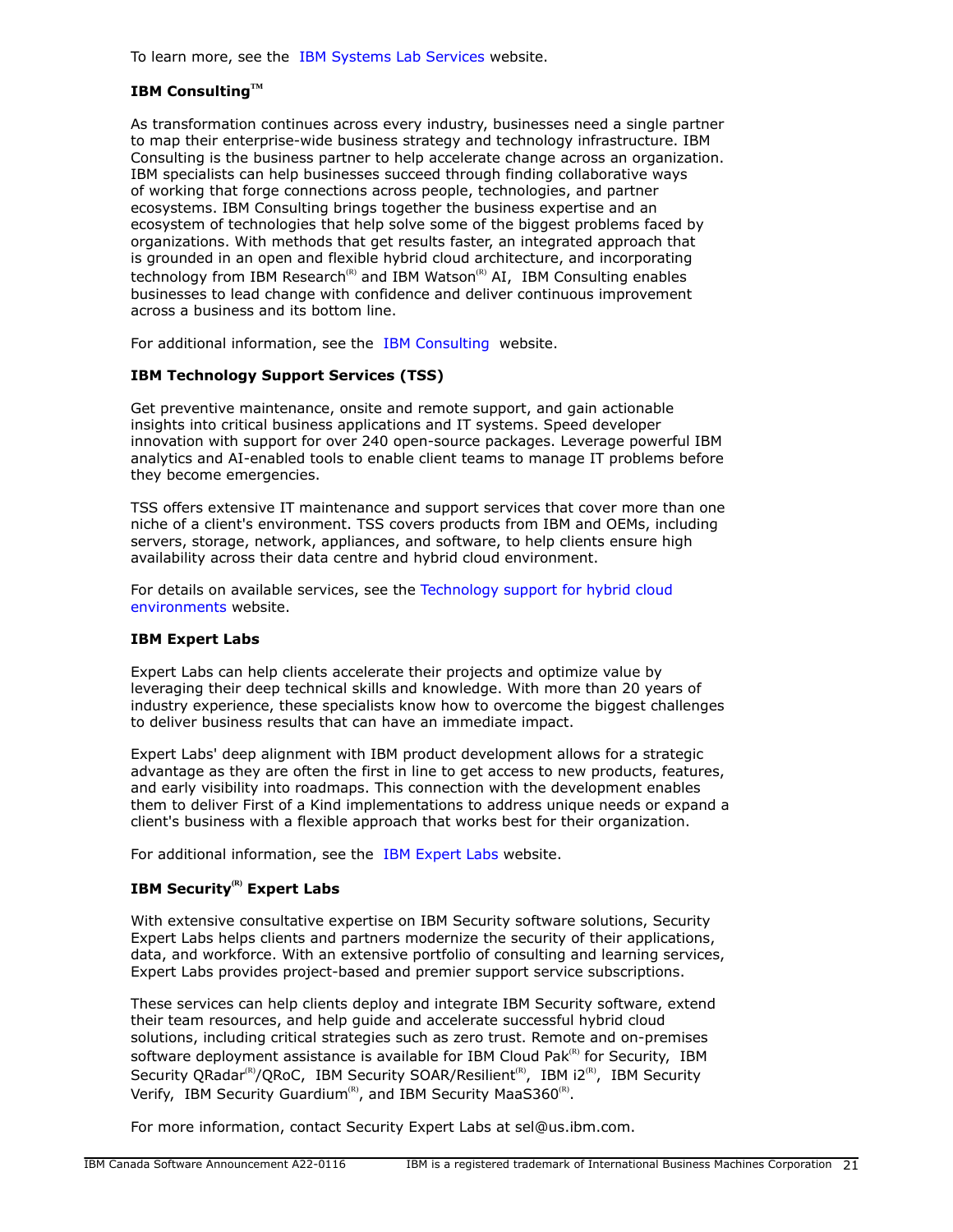# <span id="page-21-0"></span>**Technical information**

### **Specified operating environment**

### *Hardware requirements*

IBM i 7.5 is supported on select Power servers with Power9 or Power10 processors.

For up-to-date information about all types of code levels needed for support of a particular feature, see the [Power Systems Prerequisites](https://www-912.ibm.com/e_dir/eServerPrereq.nsf) website.

For additional information, see th[eSystem to IBM i mappingw](http://www-01.ibm.com/support/docview.wss?uid=ssm1platformibmi)ebsite.

### *Software requirements*

For specific software requirements, see the [Memo to Users.](https://www.ibm.com/docs/en/i/7.5?topic=documentation-memo-users)

# *IBM Support*

[IBM Support](https://www.ibm.com/support) is your gateway to technical support tools and resources that are designed to help you save time and simplify support. IBM Support can help you find answers to questions, download fixes, troubleshoot, submit and track problem cases, and build skills. Learn and stay informed about the transformation of IBM Support, including new tools, new processes, and new capabilities, by going to the [IBM Support Insider](https://www.ibm.com/support/insider).

# *Additional IBM support*

### **IBM Client Engineering for Systems**

Client Engineering for Systems is a framework for accelerating digital transformation. It helps you generate innovative ideas and equips you with the practices, technologies, and expertise to turn those ideas into business value in weeks. When you work with Client Engineering for Systems, you bring pain points into focus. You empower your team to take manageable risks, adopt leading technologies, speed up solution development, and measure the value of everything you do. Client Engineering for Systems has experts and services to address a broad array of use cases, including capabilities for business transformation, hybrid cloud, analytics and AI, infrastructure systems, security, and more. Contact Client Engineering for Systems at sysgarage@ibm.com.

# **The IBM Electronic Service Agent**

The IBM Electronic Service Agent, in combination with IBM Support, is dedicated to providing fast, exceptional support to organizations that have IBM Systems. The IBM Electronic Service Agent is a no-additional-charge tool that proactively monitors and reports hardware events, such as system errors, performance issues, and inventory. The Electronic Service Agent can help you stay focused on your company's strategic business initiatives, save time, and spend less effort managing day-to-day IT maintenance issues. Servers enabled with the Electronic Service Agent can automatically open a problem with IBM Support when covered under IBM warranty or maintenance agreements.

Integrated into the base operating system of IBM i,  $AIX^{(R)}$ , Power Linux<sup>(R)</sup> Tools pack, and the Power hardware management console (HMC), the Electronic Service Agent is designed to automatically and electronically report system failures and utilization issues to IBM, which can result in faster problem resolution and increased availability. The Electronic Service Agent includes a powerful web user interface, giving the administrator easy access to configurations, status, tool settings, problem information, and filters. System configuration and inventory information collected by the Electronic Service Agent also can be viewed on the IBM Support website and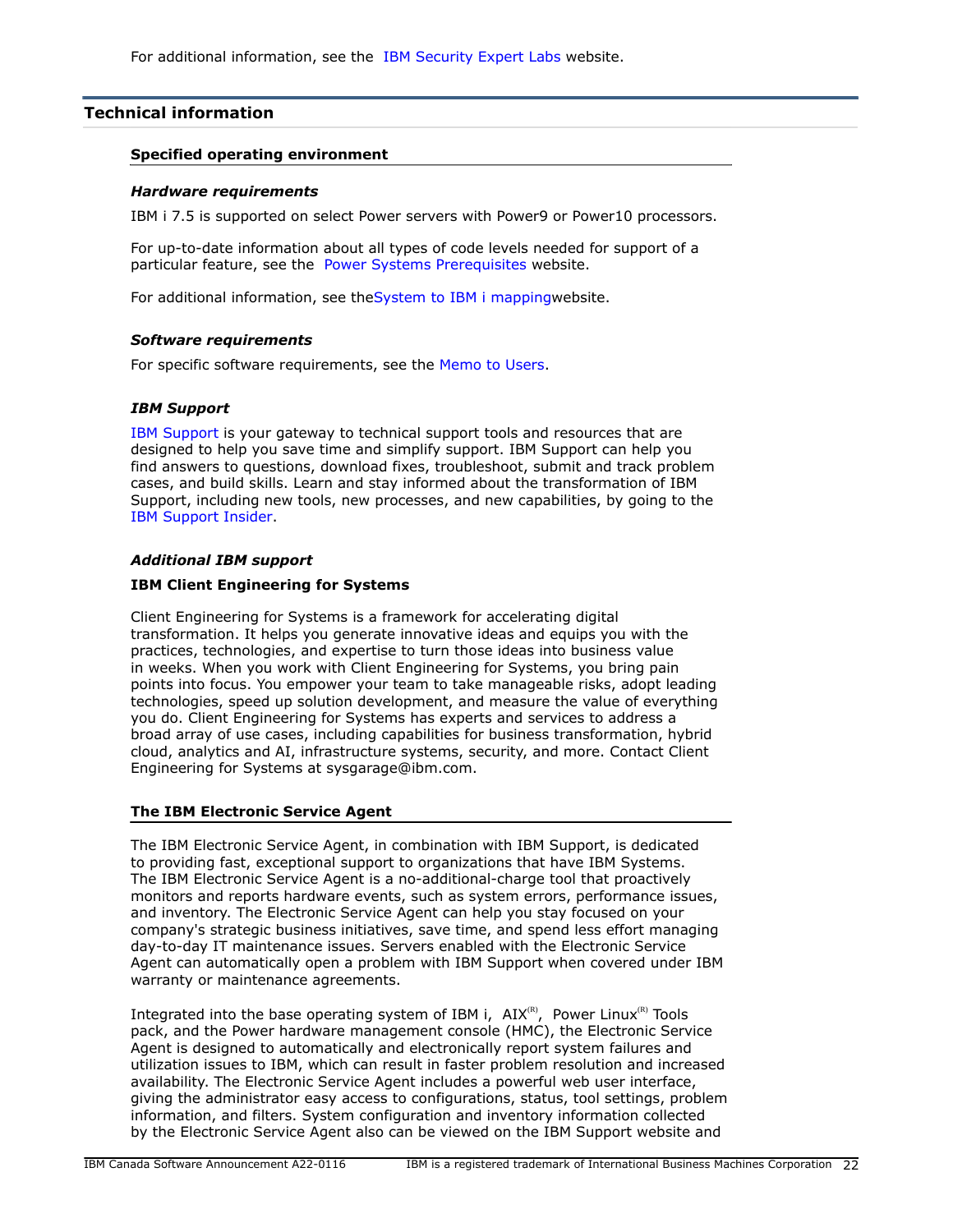used to improve problem determination and resolution by you and the IBM support team.

For more information and documentation on how to configure and use the Electronic Service Agent, go to the [IBM Electronic Service Agent](http://www.ibm.com/support/pages/esa) website.

[IBM Support](http://www.ibm.com/support) is a single internet entry point that replaces the multiple entry points traditionally used to access IBM internet services and support. IBM Support enables you to gain easy access to IBM resources for assistance in resolving technical problems. The Call Home web, which is available from the My support menu with links to My systems and My inventory, and premium search functions make it easy for organizations with Electronic Service Agent enabled products to track system inventory and find pertinent fixes.

#### **Planning information**

### *Packaging*

This offering is delivered electronically. Alternatively, one can order physical media.

#### **Security, auditability, and control**

IBM i uses the security and auditability features of IBM i.

The client is responsible for evaluation, selection, and implementation of security features, administrative procedures, and appropriate controls in application systems and communication facilities.

# <span id="page-22-0"></span>**Ordering information**

# **IBM Configurator for e-business (e-config)**

# **New feature numbers**

IBM i 7.5 (5770-SS1) introduces the following feature numbers:

| Program number | <b>Feature description</b>       | <b>Supply feature number</b> |
|----------------|----------------------------------|------------------------------|
| 5770-SS1       | i 7.5 Machine Code               | 5875                         |
| 5770-SS1       | i 7.5 USB License Mach.<br>Code  | 5975                         |
| 5770-SS1       | Lang Grp 1 Supply                | 5851                         |
| 5770-SS1       | Lang Grp 2 Supply                | 5852                         |
| 5770-SS1       | Lang Grp 3 Supply                | 5853                         |
| 5770-SS1       | DB2 Multisystem Supply           | 5955                         |
| 5770-SS1       | DB2 Symm Multi Supply            | 5963                         |
| 5770-SS1       | HA Journal Perf Supply           | 5960                         |
| 5770-SS1       | HA Switch Res Supply             | 5959                         |
| 5770-SS1       | <b>M&amp;S Extensions Supply</b> | 5961                         |
| 5770-SS1       | PSF 1-100 IPM Prtr Supp          | 5957                         |
| 5770-SS1       | PSF/400 1-55 IPM Supply          | 5956                         |
| 5770-SS1       | PSF Any Speed Supply             | 5958                         |
| 5770-SS1       | Db2 Data Mirroring Supply        | 5983                         |

### **ARCAD RPG Converter (5733-AC1)**

| Program number | <b>Feature description</b>    | Supply feature number |
|----------------|-------------------------------|-----------------------|
| 5733-AC1       | ARCAD RPG Converter<br>Supply | 5839                  |

#### **ARCAD Observer (5733-AO1)**

| Program number | <b>Feature description</b> | Supply feature number |
|----------------|----------------------------|-----------------------|
| 5733-AO1       | ARCAD Observer Supply      | 5839                  |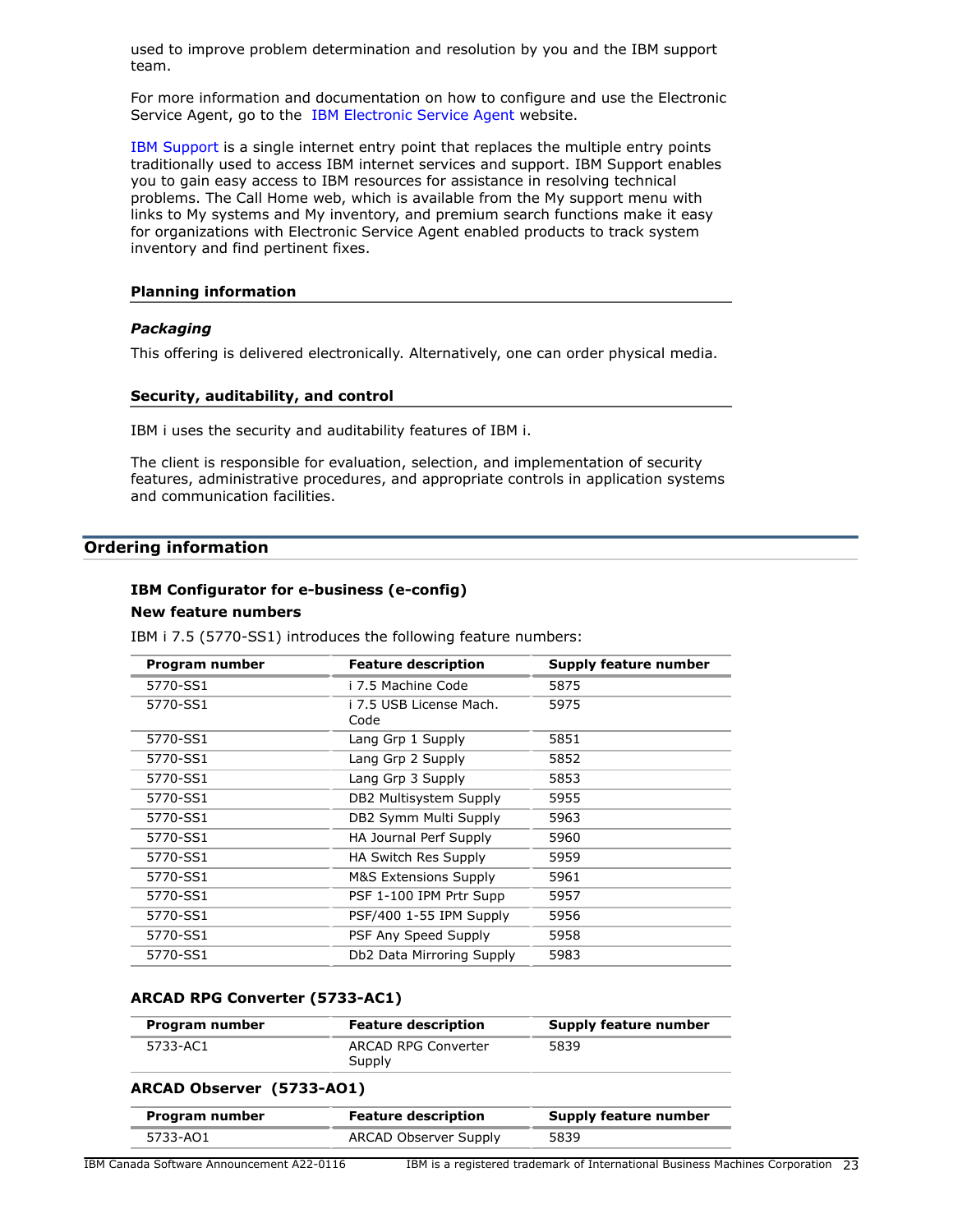# **Cryptographic Device Manager for i (5733-CY3)**

| Program number | <b>Feature description</b>            | Supply feature number |
|----------------|---------------------------------------|-----------------------|
| 5733-CY3       | Cryptographic Device<br>Manager for i | 5849                  |

# **Web Enablement for i (5733-WE3)**

| Program number | <b>Feature description</b> | Supply feature number |
|----------------|----------------------------|-----------------------|
| 5733-WE3       | Web Enablement for i       | 5821                  |

### **Backup, Recovery, and Media Services for i (5770-BR1)**

| Program number | <b>Feature description</b>         | Supply feature number |
|----------------|------------------------------------|-----------------------|
| 5770-BR1       | Language Group 1                   | 5857                  |
| 5770-BR1       | Language Group 2                   | 5858                  |
| 5770-BR1       | Language Group 3                   | 5859                  |
| 5770-BR1       | Language Group 1<br><b>Network</b> | 5930                  |
| 5770-BR1       | Language Group 2<br><b>Network</b> | 5931                  |
| 5770-BR1       | Language Group 3<br><b>Network</b> | 5932                  |
| 5770-BR1       | Language Group 1<br>Advanced       | 5933                  |
| 5770-BR1       | Language Group 2<br>Advanced       | 5934                  |
| 5770-BR1       | Language Group 3<br>Advanced       | 5935                  |

### **Query for i (5770-QU1)**

| Program number | <b>Feature description</b> | <b>Supply feature number</b> |
|----------------|----------------------------|------------------------------|
| 5770-QU1       | Language Group 1           | 5857                         |
| 5770-QU1       | Language Group 2           | 5858                         |
| 5770-QU1       | Language Group 3           | 5859                         |

# **DB2 Query Manager and SQL Dev Kit for i (5770-ST1)**

| Program number | <b>Feature description</b> | Supply feature number |
|----------------|----------------------------|-----------------------|
| 5770-ST1       | Language Group 1           | 5857                  |
| 5770-ST1       | Language Group 2           | 5858                  |
| 5770-ST1       | Language Group 3           | 5859                  |

# **Rational Development Studio (5770-WDS)**

| Program number | <b>Feature description</b>                                    | Supply feature number |
|----------------|---------------------------------------------------------------|-----------------------|
| 5770-WDS       | Language Group 1                                              | 5857                  |
| 5770-WDS       | Language Group 2                                              | 5858                  |
| 5770-WDS       | Language Group 3                                              | 5859                  |
| 5770-WDS       | Language Group 1 ILE<br>Compilers                             | 5963                  |
| 5770-WDS       | Language Group 2 ILE<br>Compilers                             | 5964                  |
| 5770-WDS       | Language Group 3 ILE<br>Compilers                             | 5965                  |
| 5770-WDS       | Language Group 1<br>Heritage Compilers                        | 5983                  |
| 5770-WDS       | Language Group 2<br>Heritage Compilers                        | 5984                  |
| 5770-WDS       | Language Group 3<br>Heritage Compilers                        | 5985                  |
| 5770-WDS       | Language Group 1<br><b>Application Development</b><br>ToolSet | 5995                  |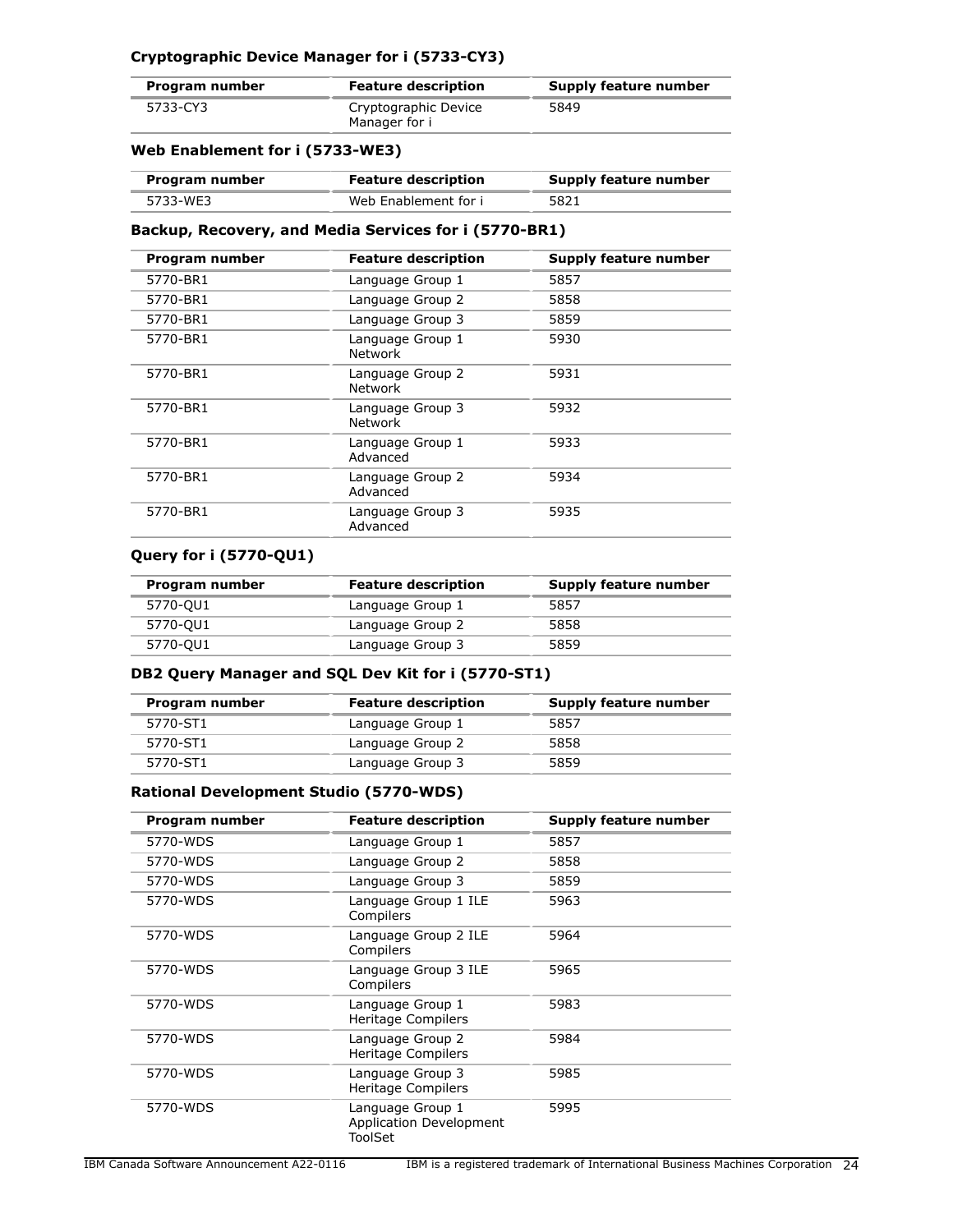| Program number | <b>Feature description</b>                                    | Supply feature number |
|----------------|---------------------------------------------------------------|-----------------------|
| 5770-WDS       | Language Group 2<br><b>Application Development</b><br>ToolSet | 5996                  |
| 5770-WDS       | Language Group 3<br><b>Application Development</b><br>ToolSet | 5997                  |

# **IBM i Access Family (5770-XW1)**

| Program number | <b>Feature description</b>          | Supply feature number |
|----------------|-------------------------------------|-----------------------|
| 5770-XW1       | Language Group 1<br>Processor based | 5850                  |
| 5770-XW1       | Language Group 2<br>Processor based | 5851                  |
| 5770-XW1       | Language Group 3<br>Processor based | 5852                  |
| 5770-XW1       | Language Group 1 User<br>Based      | 5757                  |
| 5770-XW1       | Language Group 2 User<br>Based      | 5758                  |
| 5770-XW1       | Language Group 3 User<br>Based      | 5759                  |

# **Db2 Mirror for i (5770-DBM)**

| Program number | <b>Feature description</b> | Supply feature number |
|----------------|----------------------------|-----------------------|
| 5770-DBM       | Language Group 1           | 5857                  |
| 5770-DBM       | Language Group 2           | 5858                  |
| 5770-DBM       | Language Group 3           | 5859                  |

# **IBM National Languages for i (5770-NLV)**

| Program number | <b>Feature description</b>              | <b>Supply feature number</b> |
|----------------|-----------------------------------------|------------------------------|
| 5770-NLV       | i 7.5 Lang Grp 1 Supply                 | 5851                         |
| 5770-NLV       | i 7.5 Lang Grp 2 Supply                 | 5852                         |
| 5770-NLV       | i 7.5 Lang Grp 3 Supply                 | 5853                         |
| 5770-NLV       | i 7.5 Licensed Machine<br>Code          | 5875                         |
| 5770-NLV       | i 7.5 USB License Machine<br>Code       | 5975                         |
| 5770-NLV       | English U/L SBCS<br>Secondary           | 5124                         |
| 5770-NLV       | Estonian Secondary<br>Language          | 5102                         |
| 5770-NLV       | Lithuanian Secondary<br>Language        | 5103                         |
| 5770-NLV       | Latvian Secondary<br>Language           | 5104                         |
| 5770-NLV       | <b>Vietnamese Secondary</b><br>Language | 5105                         |
| 5770-NLV       | Lao Secondary Language                  | 5106                         |
| 5770-NLV       | Belgian English Secondary               | 5109                         |
| 5770-NLV       | Slovenian Secondary<br>Language         | 5111                         |
| 5770-NLV       | Croatian Secondary<br>Language          | 5112                         |
| 5770-NLV       | Macedonian Secondary<br>Language        | 5113                         |
| 5770-NLV       | Serbian Secondary<br>Language           | 5114                         |
| 5770-NLV       | Portuguese Secondary<br>Language        | 5122                         |
| 5770-NLV       | Dutch Secondary<br>Language             | 5123                         |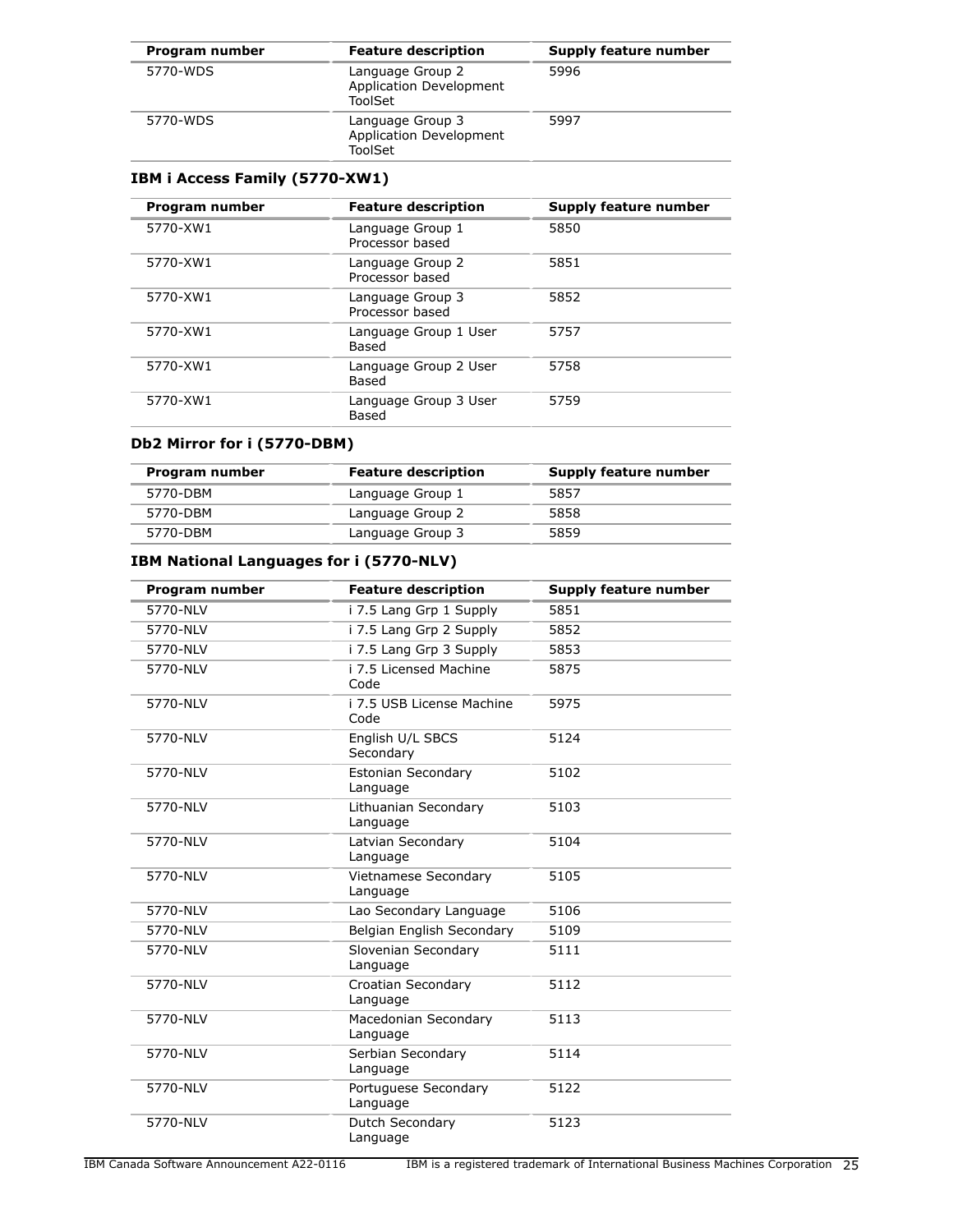| Program number | <b>Feature description</b>                | <b>Supply feature number</b> |
|----------------|-------------------------------------------|------------------------------|
| 5770-NLV       | Finnish Secondary<br>Language             | 5125                         |
| 5770-NLV       | Danish Secondary<br>Language              | 5126                         |
| 5770-NLV       | French Secondary<br>Language              | 5128                         |
| 5770-NLV       | German Secondary<br>Language              | 5129                         |
| 5770-NLV       | Japanese Universal<br>Secondary           | 5130                         |
| 5770-NLV       | Spanish Secondary<br>Language             | 5131                         |
| 5770-NLV       | <b>Italian Secondary</b><br>Language      | 5132                         |
| 5770-NLV       | Norwegian Secondary<br>Language           | 5133                         |
| 5770-NLV       | Swedish Secondary<br>Language             | 5137                         |
| 5770-NLV       | English U/C DBCS<br>Secondary             | 5138                         |
| 5770-NLV       | German MNCS Secondary<br>Language         | 5139                         |
| 5770-NLV       | French MNCS Secondary<br>Language         | 5140                         |
| 5770-NLV       | <b>Italian MNCS Secondary</b><br>Language | 5142                         |
| 5770-NLV       | Arabic Secondary<br>Language              | 5154                         |
| 5770-NLV       | Turkish Secondary<br>Language             | 5156                         |
| 5770-NLV       | Greek Secondary<br>Language               | 5157                         |
| 5770-NLV       | <b>Icelandic Secondary</b><br>Language    | 5158                         |
| 5770-NLV       | <b>Hebrew Secondary</b><br>Language       | 5161                         |
| 5770-NLV       | Japanese DBCS Secondary                   | 5162                         |
| 5770-NLV       | Belgian Dutch Secondary<br>Lang           | 5163                         |
| 5770-NLV       | Belgian French Secondary<br>Lang          | 5166                         |
| 5770-NLV       | Thai DBCS Secondary<br>Language           | 5172                         |
| 5770-NLV       | <b>Bulgarian Secondary</b><br>Language    | 5174                         |
| 5770-NLV       | Czech Secondary<br>Language               | 5175                         |
| 5770-NLV       | Hungarian Secondary<br>Language           | 5176                         |
| 5770-NLV       | Polish Secondary<br>Language              | 5178                         |
| 5770-NLV       | Russian Secondary<br>Language             | 5179                         |
| 5770-NLV       | <b>Braz Portuguese</b><br>Secondary Lang  | 5180                         |
| 5770-NLV       | Canadian French<br>Secondary Lang         | 5181                         |
| 5770-NLV       | English U/L DBCS<br>Secondary             | 5184                         |
| 5770-NLV       | Korean DBCS Secondary<br>Language         | 5186                         |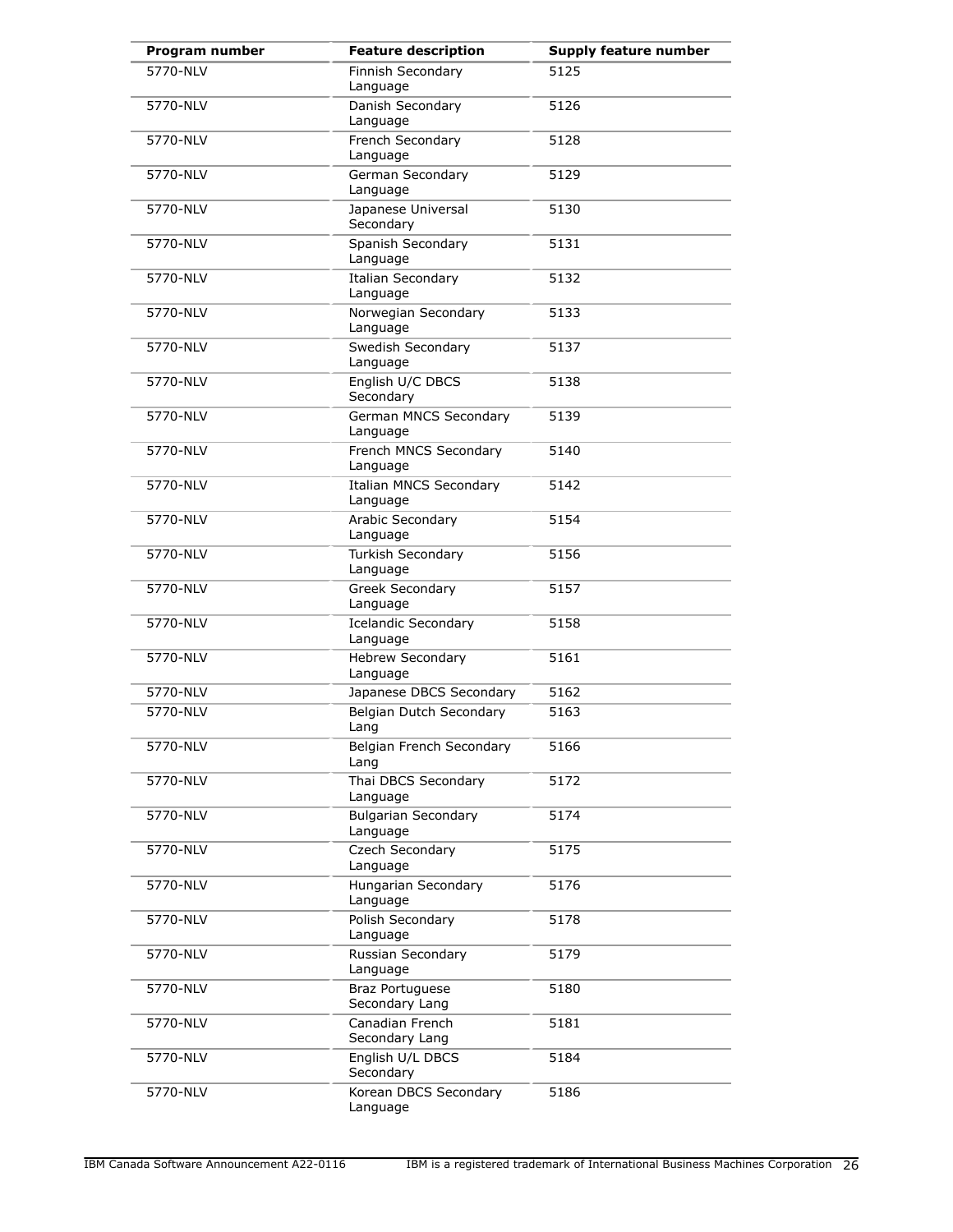| Program number | <b>Feature description</b>      | Supply feature number |
|----------------|---------------------------------|-----------------------|
| 5770-NLV       | Trad Chinese DBCS<br>Secondary  | 5187                  |
| 5770-NLV       | Simp Chinese DBCS<br>Secondary  | 5189                  |
| 5770-NLV       | Romanian Secondary<br>Language  | 5192                  |
| 5770-NLV       | Slovakian Secondary<br>Language | 5194                  |
| 5770-NLV       | Albanian Secondary<br>Language  | 5195                  |
| 5770-NLV       | Portuguese MNCS<br>Secondary    | 5196                  |
| 5770-NLV       | Farsi Secondary Language        | 5198                  |

This software license includes Software Maintenance, previously referred to as Software Subscription and Technical Support.

Extending coverage for a total of five years from the date of acquisition may be elected. Order the program number, feature number, and quantity to extend coverage for your software licenses. If maintenance has expired, specify the after license feature number.

### **Maintenance program number description**

#### **Processor Tier P05**

| Maintenance program number | <b>Description</b>                                                                     |
|----------------------------|----------------------------------------------------------------------------------------|
| 5733-SPN                   | IBM SW Maintenance for IBM i and<br>Selected Products, 3-Month Registration            |
| 5733-SPM                   | IBM SW Maintenance for IBM i and<br>Selected Products, 1-Year Extended<br>Registration |
| 5733-PO2                   | IBM SW Maintenance for IBM i and<br>Selected Products, 2-Year Extended<br>Registration |
| 5733-SPO                   | IBM SW Maintenance for IBM i and<br>Selected Products, 3-Year Extended<br>Registration |
| 5733-PO4                   | IBM SW Maintenance for IBM i and<br>Selected Products, 4-Year Extended<br>Registration |
| 5733-PO5                   | IBM SW Maintenance for IBM i and<br>Selected Products, 5-Year Extended<br>Registration |

#### **Processor Tier P10 and above**

| Maintenance program number | <b>Description</b>                                                                     |
|----------------------------|----------------------------------------------------------------------------------------|
| 5733-SPP                   | TBM SW Maintenance for TBM i and<br>Selected Products, 1-Year Registration             |
| 5733-SP2                   | IBM SW Maintenance for IBM i and<br>Selected Products, 2-Year Registration             |
| 5733-SP3                   | IBM SW Maintenance for IBM i and<br>Selected Products, 3-Year Registration             |
| 5733-SP4                   | TBM SW Maintenance for TBM i and<br>Selected Products, 4-Year Registration             |
| 5733-SP5                   | IBM SW Maintenance for IBM i and<br>Selected Products, 5-Year Registration             |
| 5733-SPE                   | IBM SW Maintenance for IBM i and<br>Selected Products, 3-Year Extended<br>Registration |

There is no new ordering information for the Maintenance program numbers this release.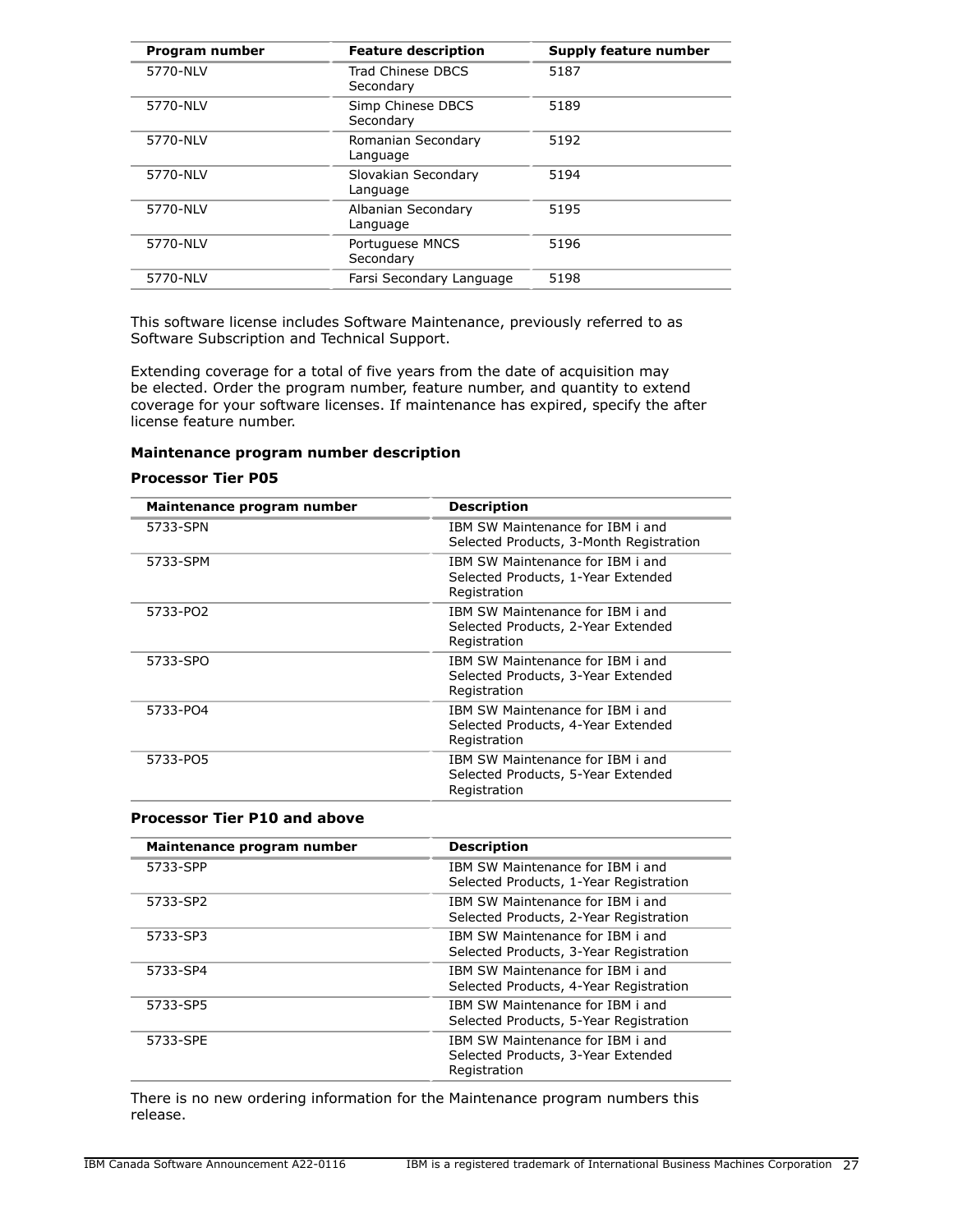### **Charge metric**

The charge metrics for these licensed products can be found in the following License Information documents:

| Program identifier | <b>License Information</b><br>document title | <b>License Information</b><br>document number |
|--------------------|----------------------------------------------|-----------------------------------------------|
| 5770-SS1           | IBM i 7.5                                    | L-LHIH-BWXOED                                 |

Select your language of choice and scroll down to the Charge Metrics section. Follow-on releases, if any, may have updated terms. See the [License Information](https://www.ibm.com/software/sla/sladb.nsf/search?OpenForm) [documents](https://www.ibm.com/software/sla/sladb.nsf/search?OpenForm) website for more information.

### <span id="page-27-0"></span>**Terms and conditions**

The information provided in this announcement letter is for reference and convenience purposes only. The terms and conditions that govern any transaction with IBM are contained in the applicable contract documents such as the IBM International Program License Agreement, IBM International Passport Advantage ${}^{\text{\tiny(R)}}$ Agreement, and the IBM Agreement for Acquisition of Software Maintenance.

#### **Licensing**

IBM International Program License Agreement including the License Information document and Proof of Entitlement (PoE) govern your use of the program. PoEs are required for all authorized use.

This software license includes Software Subscription and Support (also referred to as Software Maintenance).

#### **Software Maintenance**

The IBM Agreement for Acquisition of Software Maintenance (Z125-6011) applies for Subscription and Support (also referred to as Software Maintenance) and does not require client signatures.

Licenses under the IBM International Program License Agreement (IPLA) provide for support with ongoing access to releases and versions of the program. IBM includes one year of Software Subscription and Support (also referred to as Software Maintenance) with the initial license acquisition of each program acquired. The initial period of Software Subscription and Support can be extended by the purchase of a renewal option, if available. Two charges apply: a one-time license charge for use of the program and an annual renewable charge for the enhanced support that includes telephone assistance (voice support for defects during normal business hours), as well as access to updates, releases, and versions of the program as long as support is in effect.

### **License Information number**

The following License Information documents applies to the offering in this announcement:

| Program identifier | <b>License Information</b><br>document title | <b>License Information</b><br>document number |
|--------------------|----------------------------------------------|-----------------------------------------------|
| 5770-SS1           | IBM i 7.5                                    | L-LHIH-BWXOED                                 |

Follow-on releases, if any, may have updated terms. See the [License Information](https://www.ibm.com/software/sla/sladb.nsf/search?OpenForm) [documents](https://www.ibm.com/software/sla/sladb.nsf/search?OpenForm) website for more information.

#### **Limited warranty applies**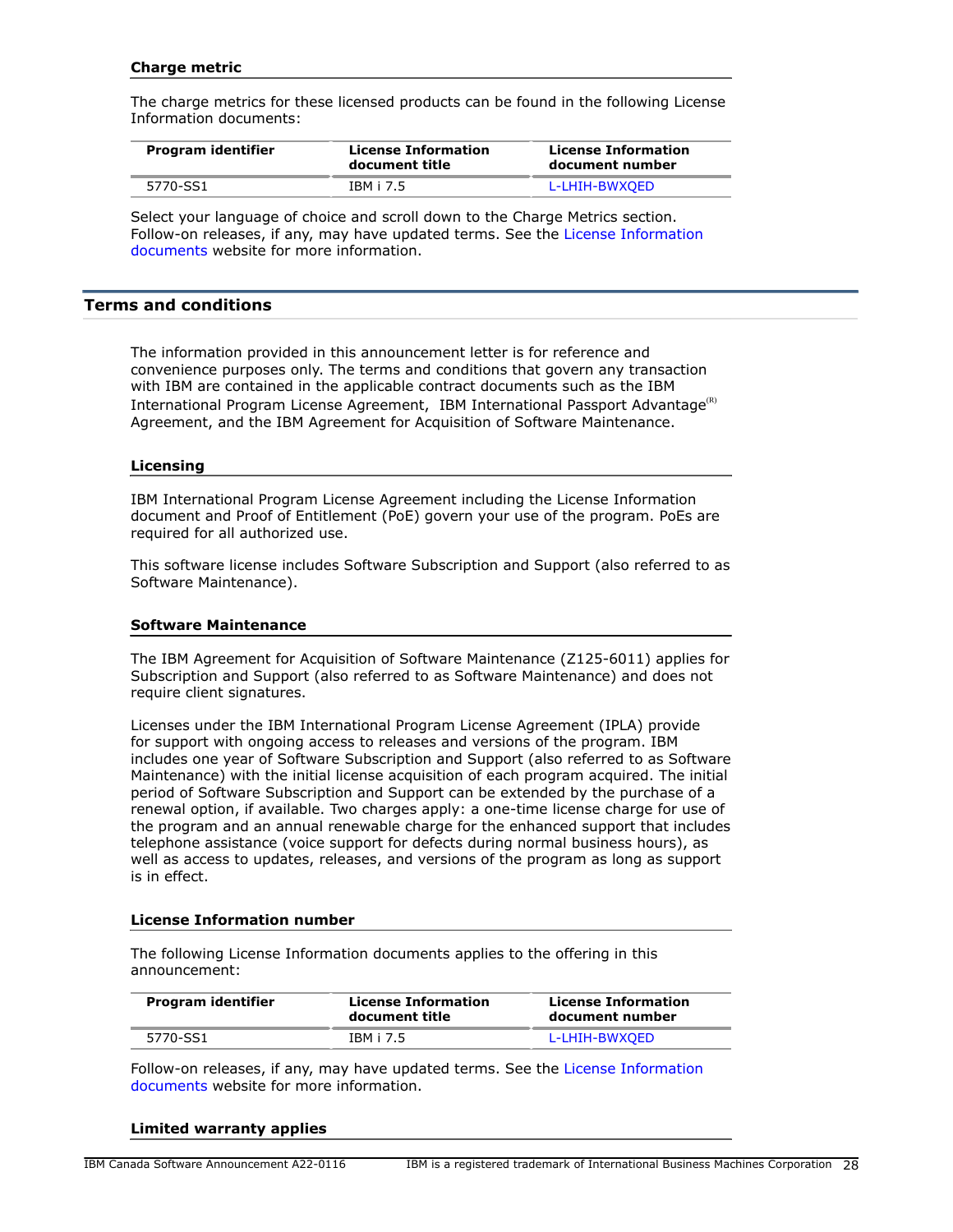### **Limited warranty**

IBM warrants that when the program is used in the specified operating environment, it will conform to its specifications. The warranty applies only to the unmodified portion of the program. IBM does not warrant uninterrupted or error-free operation of the program or that IBM will correct all program defects. You are responsible for the results obtained from the use of the program.

IBM provides you with access to IBM databases containing information about known program defects, defect corrections, restrictions, and bypasses at no additional charge. For further information, see the [IBM Support Guide](http://www.ibm.com/support/customercare/sas/f/handbook/home.html).

IBM will maintain this information for at least one year after the original licensee acquires the program (warranty period).

### **Program support**

Subscription and Support includes telephone assistance, as well as access to updates, releases, and versions of the program as long as support is in effect. You will be notified of discontinuance of support with 12 months' notice.

### **Money-back guarantee**

If for any reason you are dissatisfied with the program and you are the original licensee, you may obtain a refund of the amount you paid for it, if within 30 days of your invoice date you return the program and its PoE to the party from whom you obtained it. If you downloaded the program, you may contact the party from whom you acquired it for instructions on how to obtain the refund.

For clarification, note that for programs acquired under any of IBM's On/Off Capacity on Demand (On/Off CoD) software offerings, this term does not apply since these offerings apply to programs already acquired and in use by you.

### **Volume orders (IVO)**

Yes. Contact your IBM representative.

### **Passport Advantage applies**

No

### **Usage restrictions**

Yes

For usage restrictions, see the License Information documents listed in this [Terms](#page-27-0) [and conditions](#page-27-0) section.

# **Software Subscription and Support applies**

Yes. All distributed software licenses include Software Subscription and Support (also referred to as Software Maintenance) for a period of 12 months from the date of acquisition, providing a streamlined way to acquire IBM software and assure technical support coverage for all licenses. Extending coverage for a total of three years from date of acquisition may be elected.

While your Software Subscription and Support is in effect, IBM provides you assistance for your routine, short duration installation and usage (how-to) questions, and code-related questions. IBM provides assistance by telephone and, if available,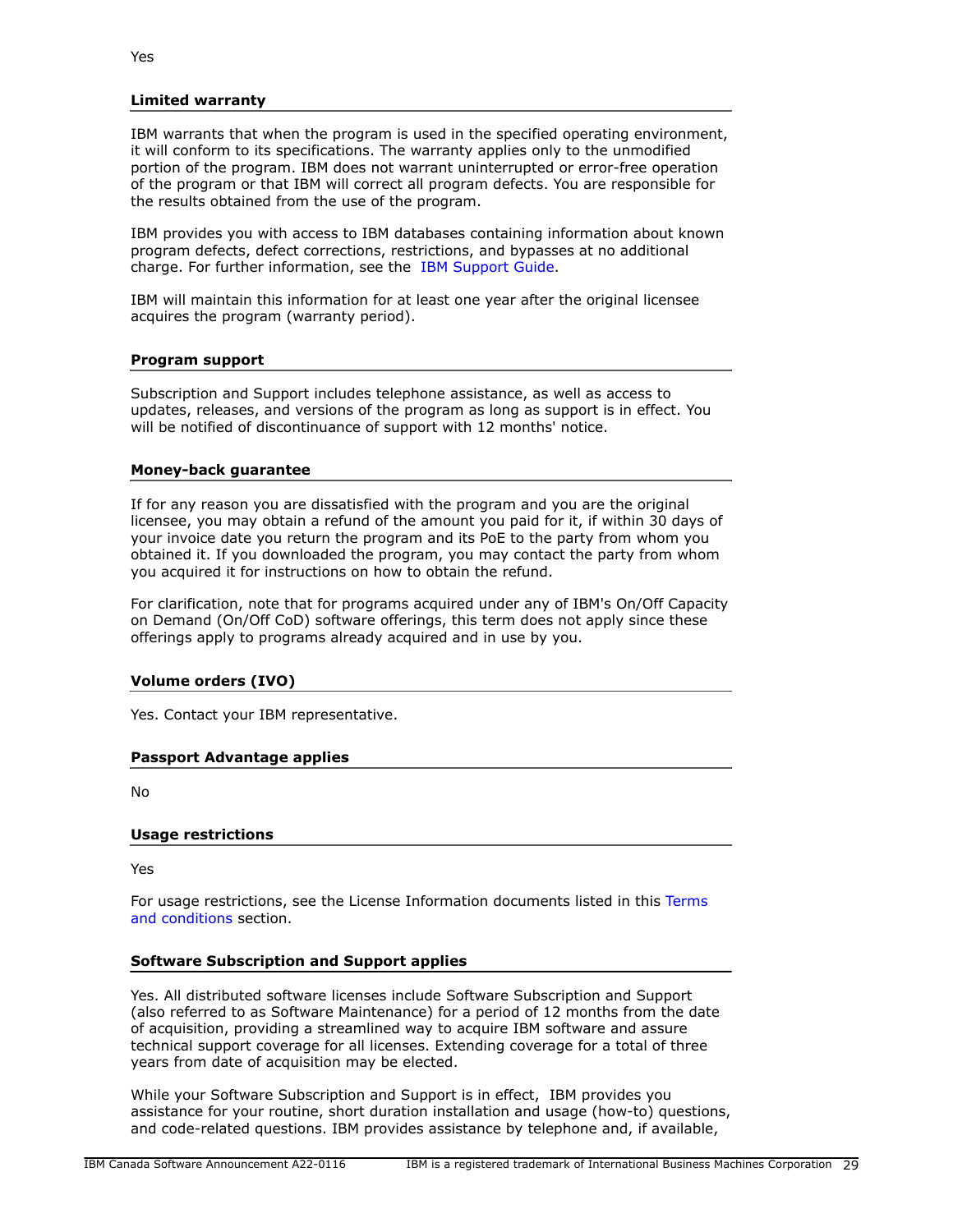electronic access, only to your information systems (IS) technical support personnel during the normal business hours (published prime shift hours) of your IBM support centre. (This assistance is not available to your end users.) IBM provides Severity 1 assistance 24 hours a day, every day of the year. For additional details, go to the [IBM Support Guide](http://www.ibm.com/support/handbook) page.

Software Subscription and Support does not include assistance for the design and development of applications, your use of programs in other than their specified operating environment, or failures caused by products for which IBM is not responsible under this agreement.

### **IBM Technology Support Services - Support Line for IBM Z**

No

# **System i Software Maintenance applies**

Yes

### **Variable charges apply**

Yes

### **Educational allowance available**

Yes. A 15% education allowance applies to qualified education institution clients.

### **Academic use allowance**

Yes

# **Statement of good security practices**

IT system security involves protecting systems and information through intrusion prevention, detection, and response to improper access from within and outside your enterprise. Improper access can result in information being altered, destroyed, or misappropriated or can result in misuse of your systems to attack others. Without a comprehensive approach to security, no IT system or product should be considered completely secure and no single product or security measure can be completely effective in preventing improper access. IBM systems and products are designed to be part of a regulatory compliant, comprehensive security approach, which will necessarily involve additional operational procedures, and may require other systems, products, or services to be most effective.

**Important:** IBM does not warrant that any systems, products, or services are immune from, or will make your enterprise immune from, the malicious or illegal conduct of any party.

### <span id="page-29-0"></span>**Prices**

For all local charges, contact your IBM representative or your authorized IBM Business Partner.

**Variable charges:** The applicable processor-based one-time charge will be based on the group of the designated machine on which the program is licensed for use. If the program is designated to a processor in a group for which no charge is listed, the charge of the next higher group listed applies. For movement to a machine in a higher group, an upgrade charge equal to the difference in the then-current charges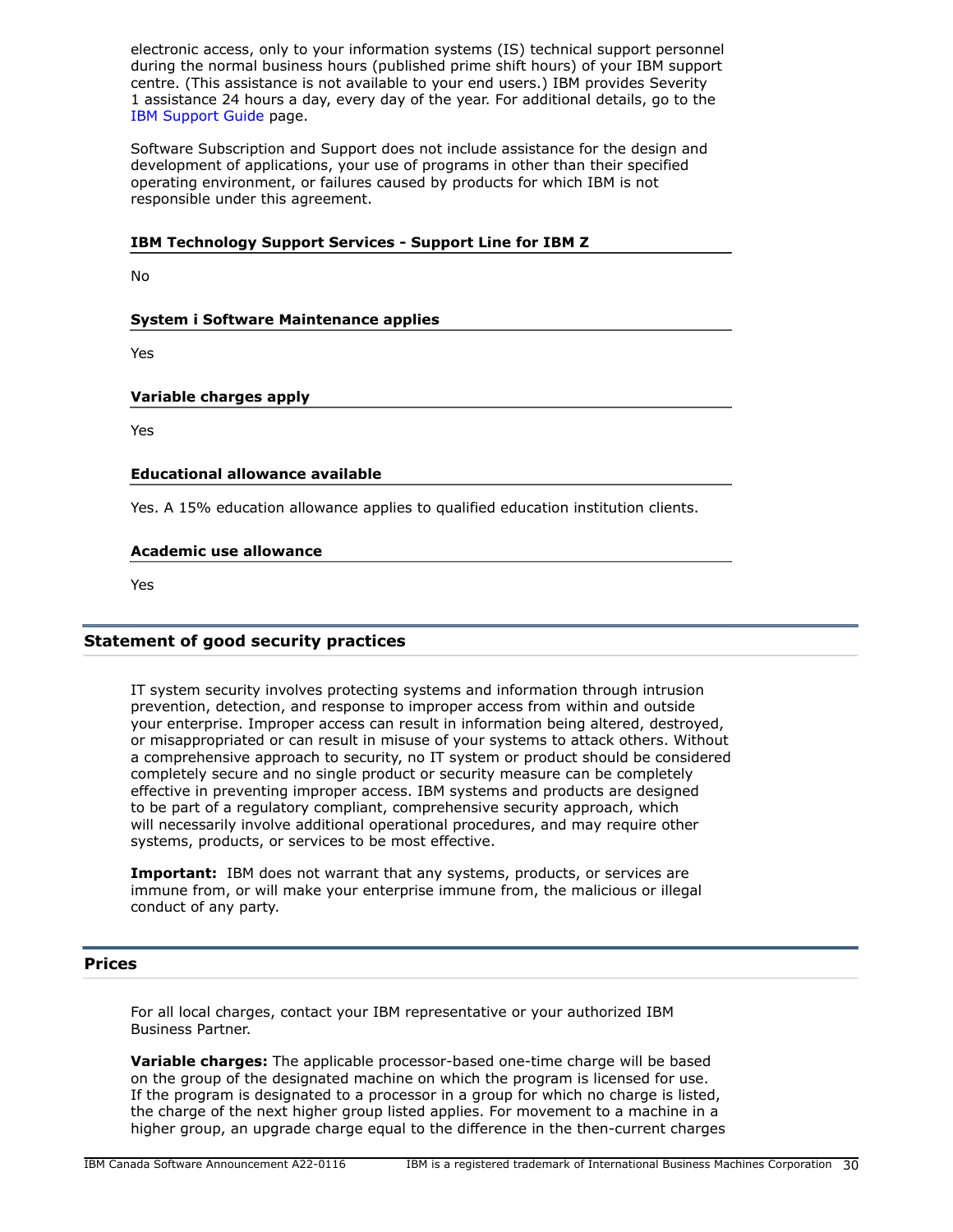between the two groups will apply. For movement to a machine in a lower group, there will be no adjustment or refund of charges paid.

### **IBM Global Financing**

IBM Global Financing offers competitive financing to credit-qualified clients to assist them in acquiring IT solutions. Offerings include financing for IT acquisition, including hardware, software, and services, from both IBM and other manufacturers or vendors. Offerings (for all client segments: small, medium, and large enterprise), rates, terms, and availability can vary by country. Contact your local IBM Global Financing organization or go to the [IBM Global Financing](http://www.ibm.com/financing) website for more information.

IBM Global Financing offerings are provided through IBM Credit LLC in the United States, and other IBM subsidiaries and divisions worldwide to qualified commercial and government clients. Rates are based on a client's credit rating, financing terms, offering type, equipment type, and options, and may vary by country. Other restrictions may apply. Rates and offerings are subject to change, extension, or withdrawal without notice.

### <span id="page-30-0"></span>**Order now**

To order, contact the IBM Digital Sales Center, your local IBM representative, or your IBM Business Partner. To identify your local IBM representative or IBM Business Partner, call 800-IBM-4YOU (426-4968). For more information, contact the IBM Digital Sales Center.

Phone: 800-IBM-4YOU (426-4968)

Fax: 800-2IBM-FAX (242-6329)

For IBM representative: askibm@ca.ibm.com

For IBM Business Partner: pwcs@us.ibm.com

IBM Digital Sales Offices 3600 Steeles Ave. East Markham, ON L3R 9Z7, CA H7

The IBM Digital Sales Center, our national direct marketing organization, can add your name to the mailing list for catalogues of IBM products.

**Note:** Shipments will begin after the planned availability date.

# <span id="page-30-1"></span>**Regional availability**

Anguilla, Antigua and Barbuda, Aruba, Bahamas, Barbados, Bermuda, Sint Eustatius and Saba Bonaire, Canada, Cayman Islands, Curacao, Dominica, Grenada, Guyana, Jamaica, Montserrat, Saint Kitts and Nevis, Saint Lucia, Saint Vincent and the Grenadines, Sint Maarten, Suriname, Trinidad and Tobago, Turks and Caicos Islands, and British Virgin Islands

### *Trade-marks*

IBM Consulting is a trade-mark of IBM Corporation in the United States, other countries, or both.